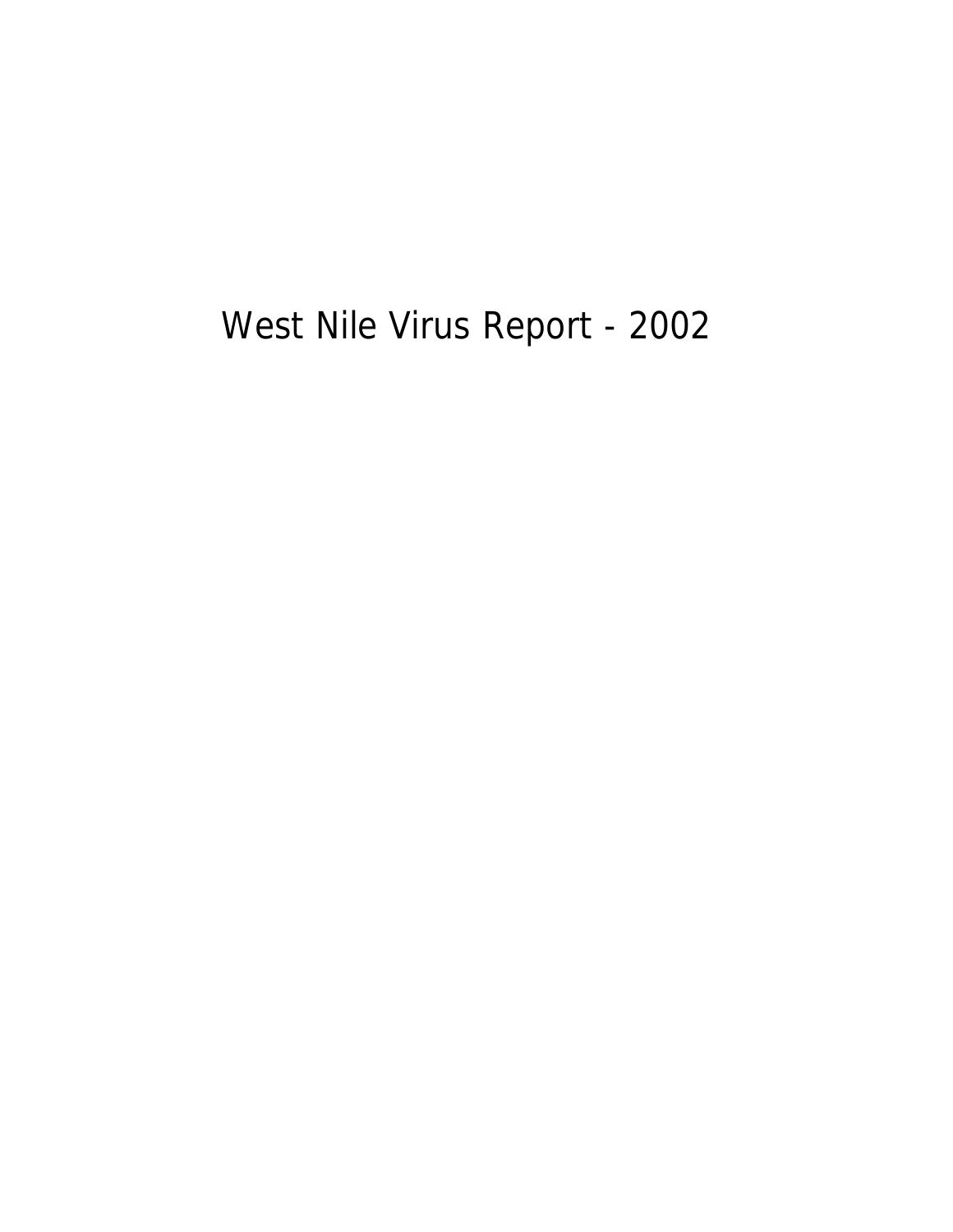| <b>Age Group</b> | Cases |                 |                 | <b>Population Cases</b> |                  | Death Death   Clinical Classification |                  |     |             | <b>ME</b>                  |       |
|------------------|-------|-----------------|-----------------|-------------------------|------------------|---------------------------------------|------------------|-----|-------------|----------------------------|-------|
|                  | М     |                 | Total           |                         | /100K            |                                       | /100K            | ME  | Fever       | Unk                        | /100K |
| $0 - 14$         | 3     |                 | 10              | 864,146                 | 1.2 <sub>1</sub> | $\mathbf{o}$                          | 0.0 <sub>l</sub> | 3   |             |                            | 0.3   |
| $15 - 29$        | 26    | 29 <sub>l</sub> | 55 <sub>1</sub> | 870.687                 | 6.3              |                                       | 0.1              | 31  | 24          |                            | 3.6   |
| $30 - 44$        | 49    | <b>28</b>       | 77 I            | 861,068                 | 8.9              |                                       | 0.1              | 35  | 40          |                            | 4.1   |
| 45-59            | 39    | 33 <sub>1</sub> | 72 I            | 650.995                 | 11.1             |                                       | 0.3              | 44  | 28          |                            | 6.8   |
| 60-75            | 35    | 23 <sub>l</sub> | 58              | 442,076                 | 13.1             | 3                                     | 0.7              | 40  | 17          |                            | 9.0   |
| $75+$            | 30    | 27 <sup>1</sup> | 57              | 158,517                 | 36.0             | 17                                    | 10.7             | 51  | 6           |                            | 32.2  |
| Undetermined     | 0     | $\mathbf{o}$    |                 |                         |                  |                                       |                  |     | $\mathbf 0$ |                            |       |
| <b>Total</b>     | 182   | 1471            | 329             | 3,847,488               | 8.6              | 24                                    | 0.6              | 204 | 122         | 3                          | 5.3   |
|                  |       |                 |                 |                         |                  |                                       |                  |     |             | $ME = Meningo-encephality$ |       |

| Parish                | Cases                   |                | <b>Cases Population Cases</b> |       |                | Death Death | <b>ME</b>               | Fever          | Unk |
|-----------------------|-------------------------|----------------|-------------------------------|-------|----------------|-------------|-------------------------|----------------|-----|
|                       | Last                    | Now            |                               | /100K |                | /100K       |                         |                |     |
| 1 Jefferson           | 40                      | 41             | 455,500                       | 9.0   | 1              | 0.2         | 24                      | 16             |     |
| 1 Orleans             | 21                      | 22             | 485,000                       | 4.5   | 3              | 0.6         | 10                      | 12             |     |
| 1 St Bernard          | $\overline{a}$          | $\mathbf 2$    | 67,000                        | 3.0   |                |             |                         | 2              |     |
| 2 Ascension           | 14                      | 15             | 76,500                        | 19.6  | 1              | 1.3         | 6                       | 9              |     |
| 2 East Baton Rouge    | 49                      | 50             | 413,000                       | 12.1  | 6              | 1.5         | 37                      | 13             |     |
| 2 East Feliciana      | 4                       | 4              | 21,500                        | 18.6  |                |             | 2                       | 2              |     |
| 2 Iberville           | 5                       | 5              | 33,000                        | 15.2  |                |             | 2                       | 3              |     |
| 2 Pointe Coupee       | 12                      | 12             | 22,800                        | 52.6  |                |             | 6                       | 6              |     |
| 2 West Baton Rouge    | $\overline{\mathbf{c}}$ | $\overline{2}$ | 22,000                        | 9.1   |                |             | $\overline{2}$          |                |     |
| 3 St. Charles         | 1                       | 1              | 48,100                        | 2.1   |                |             |                         | 1              |     |
| 3 St James            | 3                       | 3              | 21,200                        | 14.2  |                |             | $\overline{\mathbf{2}}$ | 1              |     |
| 3 St John             | 3                       | 3              | 43,000                        | 7.0   |                |             | $\overline{2}$          | 1              |     |
| 3 St Mary             | 1                       | 1              | 53,500                        | 1.9   |                |             |                         | 1              |     |
| 3 Terrebonne          | 1                       | 1              | 104,500                       | 1.0   |                |             |                         | 1              |     |
| 4 Evangeline          | 1                       | 1              | 35,500                        | 2.8   |                |             | 1                       |                |     |
| 4 Iberia              | $\overline{2}$          | $\overline{2}$ | 73,300                        | 2.7   |                |             | $\overline{2}$          |                |     |
| 4 Lafayette           | 4                       | 5              | 190,500                       | 2.6   | 1              |             | 4                       |                |     |
| 4 St Landry           | 1                       | 1              | 87,500                        | 1.1   |                |             | 1                       |                |     |
| 4 St Martin           | 1                       | 1              | 45,600                        | 2.2   |                |             |                         | 1              |     |
| 4 Vermillion          | 1                       | 1              | 53,800                        | 1.9   |                |             |                         | 1              |     |
| 5 Allen               | 1                       | 1              | 25,500                        | 3.9   |                |             |                         | 1              |     |
| 5 Calcasieu           | 10                      | 10             | 183,500                       | 5.4   | $\overline{2}$ | 1.1         | 8                       | $\overline{2}$ |     |
| <b>6 Avoyelles</b>    | $\overline{c}$          | $\overline{2}$ | 41,500                        | 4.8   |                |             | $\overline{2}$          |                |     |
| 6 Concordia           | 1                       | 1              | 20,300                        | 4.9   | 1              | 4.9         | 1                       |                |     |
| 6 Grant               | 1                       | 1              | 18,700                        | 5.3   |                |             | 1                       |                |     |
| <b>6 Rapides</b>      | 21                      | 22             | 126,500                       | 17.4  |                |             | 14                      | 8              |     |
| 6 Winn                | 1                       | 1              | 16,900                        | 5.9   |                |             | 1                       |                |     |
| 7 Bossier             | 3                       | 3              | 98,500                        | 3.0   |                |             | 3                       |                |     |
| 7 Caddo               | 5                       | 5              | 252,200                       | 2.0   |                |             | 5                       |                |     |
| 7 Natchitoches        | $\mathbf 0$             | 1              | 39,100                        | 2.6   |                |             |                         | 1              |     |
| 7 DeSoto              | 0                       | 1              | 25,500                        | 3.9   | 1              |             | 1                       |                |     |
| 7 Red River           | 1                       | 1              | 9,600                         | 10.4  |                |             | 1                       |                |     |
| 8 Ouachita            | 10                      | 10             | 147,500                       | 6.8   |                |             | 6                       | 4              |     |
| 8 Richland            | $\overline{2}$          | $\mathbf{2}$   | 21,000                        | 9.5   | 1              |             | $\overline{2}$          |                |     |
| 8 Tensas              | 1                       | 1              | 6,500                         | 15.4  |                |             |                         | 1              |     |
| 8 Union               | 1                       | 1              | 22,800                        | 4.4   |                |             | 1                       |                |     |
| 9 Livingston          | 17                      | 18             | 92,000                        | 19.6  | 1              | 1.1         | 12                      | 6              |     |
| 9 St Helena           | 1                       | 1              | 10,500                        | 9.5   |                |             |                         | 1              |     |
| 9 St Tammany          | 39                      | 40             | 192,000                       | 20.8  | 4              | 2.1         | 27                      | 12             | 1   |
| 9 Tangipahoa          | 24                      | 24             | 100,588                       | 23.9  | 2              | 2.0         | 12                      | 12             |     |
| 9 Washington          | 10                      | 10             | 44,000                        | 22.7  |                |             | 6                       | 4              |     |
| Undetermined          | 4                       | 0              |                               |       |                |             |                         |                |     |
| <b>Total</b>          | 323                     | 329            | 3,847,488                     | 8.6   | 24             | 0.6         | 204                     | 122            | 3   |
| <b>Clinical</b>       |                         |                | Outcome                       |       |                |             |                         |                |     |
| 122<br><b>WNFever</b> |                         |                | Home                          |       |                | 228 Rehab   |                         | 12             |     |
|                       |                         |                |                               |       |                |             |                         |                |     |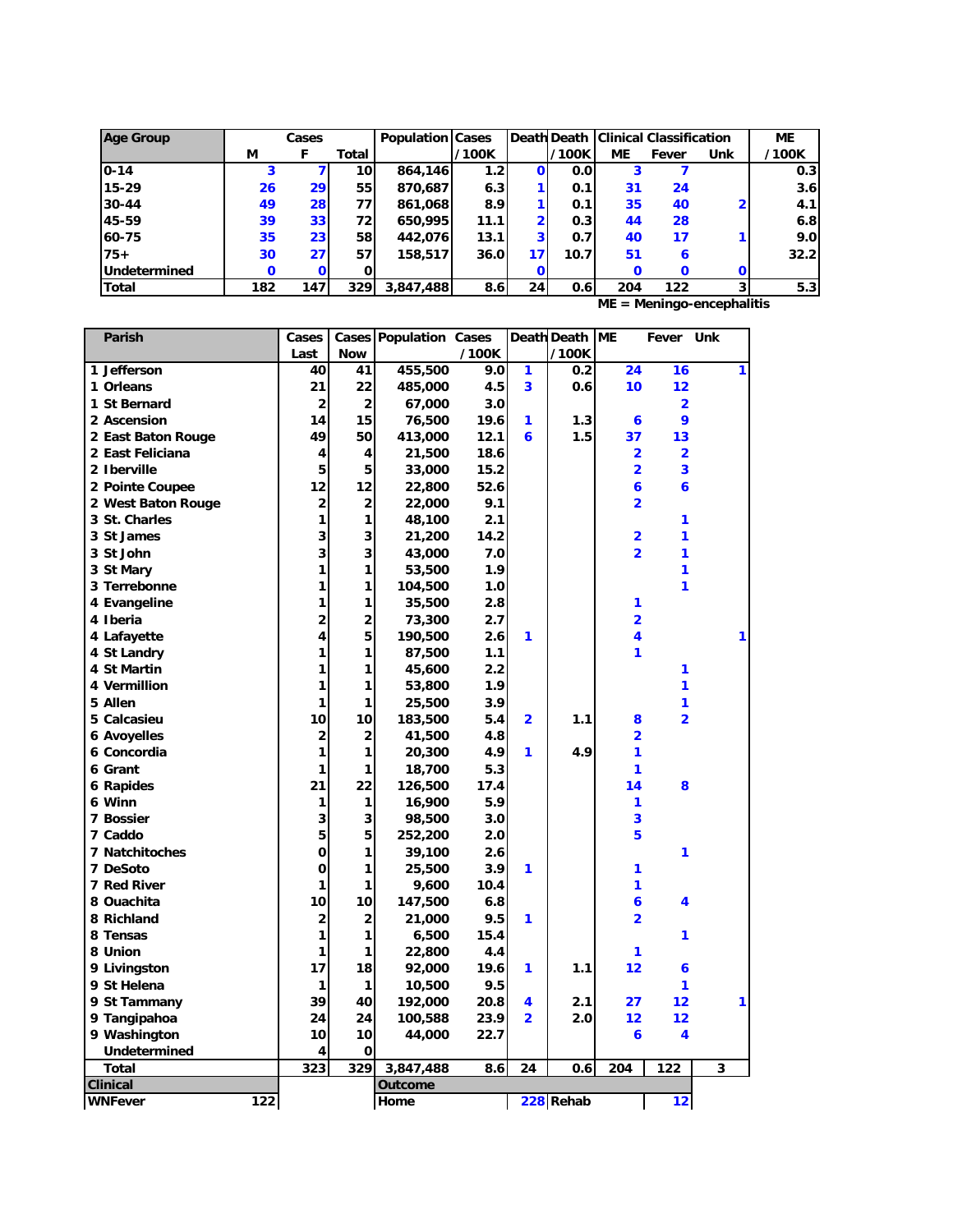| WN Meningoencephal   | 204 I | Hospitalized | Deceased         | 24   |
|----------------------|-------|--------------|------------------|------|
| <b>IUndetermined</b> |       | ıcu          | 9 Undetermined I |      |
| lTotal               | 329 I | Ward         | 25 Total         | 329. |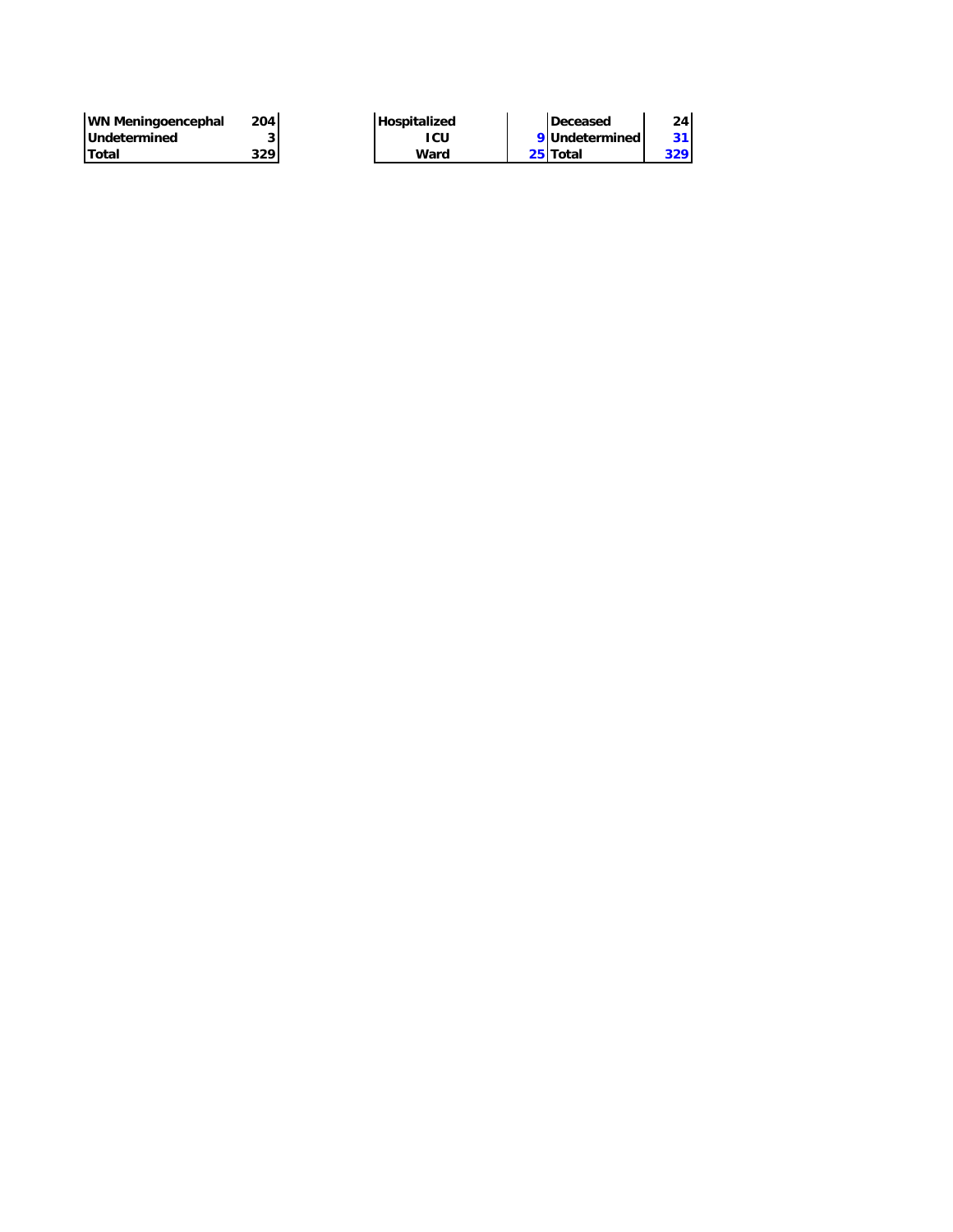|                  | <b>Death</b>     |          |
|------------------|------------------|----------|
| 56 M             | Richland         | 11/29/02 |
| 73 M             | DeSoto           | 11/14/02 |
| 87 F             | Ascension        | 10/22/02 |
| 86 F             | Calcasieu        | 10/13/02 |
| 81 M             | Lafayette        | 10/12/02 |
| 79 M             | Orleans          | 10/07/02 |
| 69 M             | East Baton Rouge | 10/02/02 |
| 78 M             | Concordia        | 09/24/02 |
| 88 M             | Tangipahoa       | 09/15/02 |
| 80 M             | East Baton Rouge | 09/14/02 |
| 27 M             | Jefferson        | 09/13/02 |
| 89 M             | Orleans          | 09/05/02 |
| 83 F             | Orleans          | 09/05/02 |
| 81 <sub>IF</sub> | East Baton Rouge | 08/23/02 |
| 79 M             | St Tammany       | 08/19/02 |
| 78 M             | Livingston       | 08/12/02 |
| 94 F             | Tangipahoa       | 08/04/02 |
| 76 F             | St. Tammany      | 08/02/02 |
| 53 M             | St Tammany       | 07/29/02 |
| 83 F             | East Baton Rouge | 07/29/02 |
| 72 M             | Calcasieu        | 07/29/02 |
| 39 M             | East Baton Rouge | 07/28/02 |
| 76 F             | St. Tammany      | 07/04/02 |
| 75 M             | East Baton Rouge | 07/04/02 |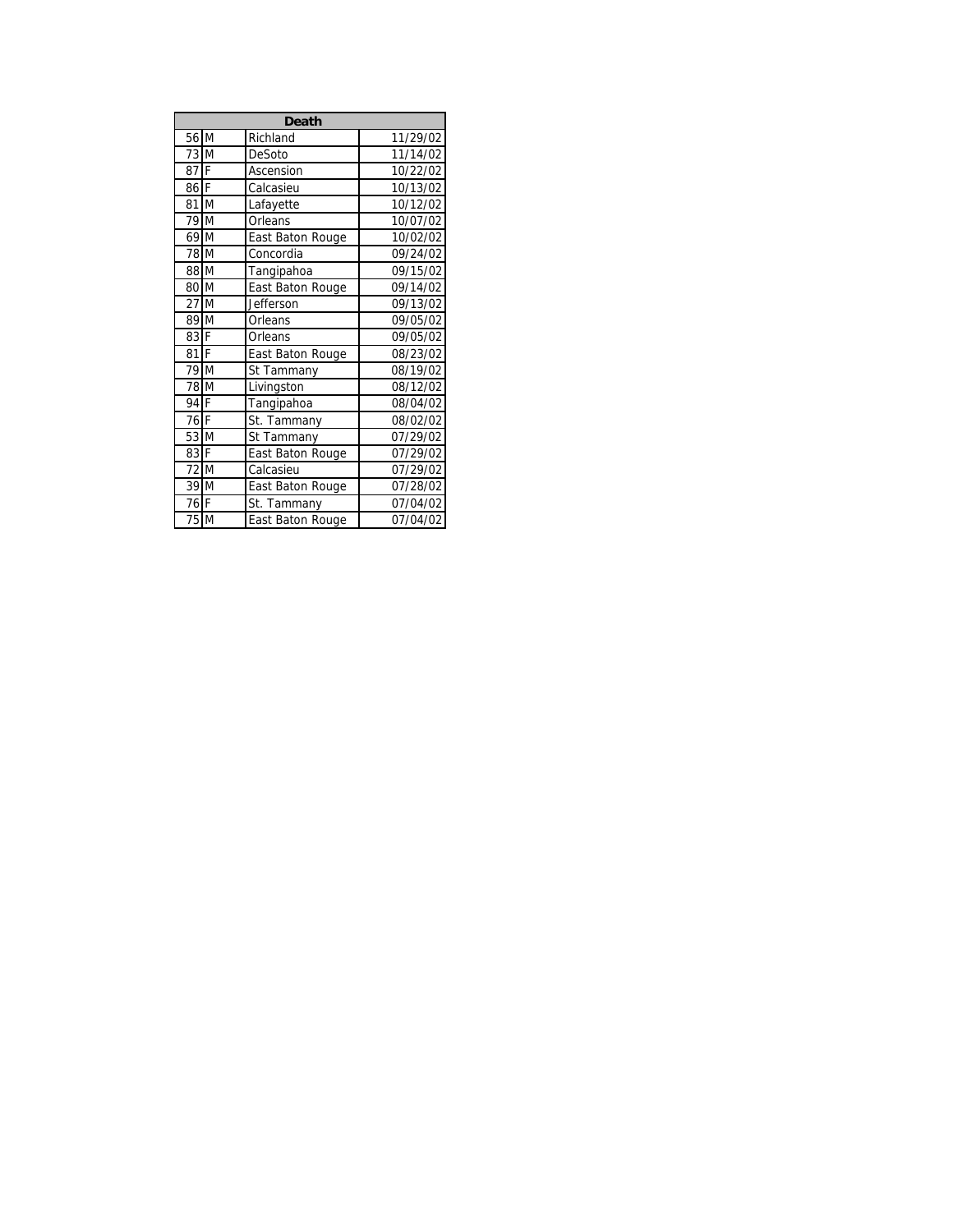|                    |                |    |  |          | 1-5 6-9 7-13 14-1718-22 23 |                        | 24           | 25 | 26                      | 27           | 28             | 29             | 30                      | 31                      |                         | 32 33 34 35             |                         |                         | 36 37          |                         | 38                      | 39           | 40             | 41             |              | 42           | 43           | 44           | 45                                                                      |
|--------------------|----------------|----|--|----------|----------------------------|------------------------|--------------|----|-------------------------|--------------|----------------|----------------|-------------------------|-------------------------|-------------------------|-------------------------|-------------------------|-------------------------|----------------|-------------------------|-------------------------|--------------|----------------|----------------|--------------|--------------|--------------|--------------|-------------------------------------------------------------------------|
| <b>Rg Parish</b>   | Total          | JA |  | FE MA AP |                            | MY JN1 JN2 JN3 JN4 JL1 |              |    |                         |              |                |                |                         |                         |                         |                         |                         |                         |                |                         |                         |              |                |                |              |              |              |              | JL2 JL3 JL4 AU1 AU2 AU3 AU4 AU5 SE1 SE2 SE3 SE4 OC1 OC2 OC3 OC4 NO1 NO2 |
| 1 Jefferson        | 41             |    |  |          |                            |                        |              |    | $\mathbf{1}$            |              | 2 <sup>1</sup> | $\mathbf{1}$   | $\boldsymbol{6}$        | $\boldsymbol{6}$        | $\boldsymbol{6}$        | 5                       | $\overline{\mathbf{3}}$ | 1                       | 4              |                         | 1                       |              |                | $\overline{2}$ | 1            | 1            | $\mathbf{1}$ |              |                                                                         |
| 1 Orleans          | 22             |    |  |          |                            |                        |              |    |                         |              |                |                | $\mathbf{1}$            | 4                       | $\overline{\mathbf{2}}$ | $\overline{\mathbf{4}}$ |                         | $\overline{\mathbf{2}}$ | 1              | $\overline{2}$          | $\overline{2}$          |              | $\overline{2}$ |                | 1            | $\mathbf{1}$ |              |              |                                                                         |
| 1 St Bernard       | $\mathbf 2$    |    |  |          |                            |                        |              |    |                         |              |                |                |                         | 1                       | $\mathbf{1}$            |                         |                         |                         |                |                         |                         |              |                |                |              |              |              |              |                                                                         |
| 2 Ascension        | 15             |    |  |          |                            |                        |              |    | $\overline{\mathbf{2}}$ |              | 1              |                |                         | $\overline{\mathbf{2}}$ | 4                       |                         | 1                       |                         | 3              | 1                       |                         |              |                |                |              |              |              | $\mathbf{1}$ |                                                                         |
| 2 EBatonRouge      | 50             |    |  |          |                            |                        |              |    | $\mathbf{1}$            | $\mathbf{3}$ | $\overline{2}$ | 11             | $\overline{7}$          | 9                       | $\overline{\mathbf{4}}$ | 6                       | $\overline{2}$          | $\overline{2}$          | $\mathbf{1}$   | 1                       |                         |              |                | 1              |              |              |              |              |                                                                         |
| 2 EFeliciana       | 4              |    |  |          |                            |                        |              |    |                         | 1            |                |                |                         | $\overline{\mathbf{2}}$ | $\mathbf{1}$            |                         |                         |                         |                |                         |                         |              |                |                |              |              |              |              |                                                                         |
| 2 WBatonRouge      | $\mathbf{2}$   |    |  |          |                            |                        |              |    |                         |              |                | $\mathbf{1}$   | 1                       |                         |                         |                         |                         |                         |                |                         |                         |              |                |                |              |              |              |              |                                                                         |
| 2 Iberville        | 5              |    |  |          |                            |                        |              |    |                         |              |                |                |                         | 3                       | $\mathbf{1}$            |                         |                         |                         | $\mathbf{1}$   |                         |                         |              |                |                |              |              |              |              |                                                                         |
| 2 Pointe Coupee    | 12             |    |  |          |                            |                        |              |    |                         |              |                |                | $\overline{2}$          | $\overline{\mathbf{3}}$ | $\overline{\mathbf{4}}$ | $\overline{2}$          | $\mathbf{1}$            |                         |                |                         |                         |              |                |                |              |              |              |              |                                                                         |
| 3 St. Charles      | $\mathbf{1}$   |    |  |          |                            |                        |              |    |                         |              |                |                |                         |                         |                         |                         |                         | $\mathbf 1$             |                |                         |                         |              |                |                |              |              |              |              |                                                                         |
| 3 St James         | 3              |    |  |          |                            |                        |              |    |                         |              |                |                |                         |                         |                         | $\overline{2}$          | $\mathbf{1}$            |                         |                |                         |                         |              |                |                |              |              |              |              |                                                                         |
| 3 St John          | 3              |    |  |          |                            |                        |              |    |                         |              |                |                |                         |                         | $\overline{2}$          |                         |                         | 1                       |                |                         |                         |              |                |                |              |              |              |              |                                                                         |
| 3 Terrebonne       | 1              |    |  |          |                            |                        |              |    |                         |              |                |                |                         |                         |                         |                         |                         | $\mathbf{1}$            |                |                         |                         |              |                |                |              |              |              |              |                                                                         |
| 3 St Mary          | 1              |    |  |          |                            |                        |              |    |                         |              |                |                |                         |                         |                         | 1                       |                         |                         |                |                         |                         |              |                |                |              |              |              |              |                                                                         |
| 4 Evangeline       | 1              |    |  |          |                            |                        |              |    |                         |              |                |                |                         | $\mathbf{1}$            |                         |                         |                         |                         |                |                         |                         |              |                |                |              |              |              |              |                                                                         |
| 4 Iberia           | 2              |    |  |          |                            |                        |              |    |                         |              |                |                |                         |                         |                         |                         |                         |                         | $\mathbf{1}$   |                         |                         |              |                |                |              | 1            |              |              |                                                                         |
| 4 Lafayette        | 5              |    |  |          |                            |                        |              |    |                         |              |                |                |                         |                         |                         |                         | $\mathbf{1}$            | $\overline{\mathbf{1}}$ |                |                         | $\mathbf{1}$            |              |                |                | $\mathbf{1}$ |              | $\mathbf{1}$ |              |                                                                         |
| 4 St Landry        | 1              |    |  |          |                            |                        |              |    |                         |              |                |                |                         | $\mathbf{1}$            |                         |                         |                         |                         |                |                         |                         |              |                |                |              |              |              |              |                                                                         |
| 4 St Martin        | 1              |    |  |          |                            |                        |              |    |                         |              |                |                |                         |                         |                         |                         |                         |                         | $\mathbf{1}$   |                         |                         |              |                |                |              |              |              |              |                                                                         |
| 4 Vermillion       | $\mathbf{1}$   |    |  |          |                            |                        |              |    |                         |              |                |                |                         |                         |                         | 1                       |                         |                         |                |                         |                         |              |                |                |              |              |              |              |                                                                         |
| 5 Allen            | $\mathbf{1}$   |    |  |          |                            |                        |              |    |                         |              |                |                | 1                       |                         |                         |                         |                         |                         |                |                         |                         |              |                |                |              |              |              |              |                                                                         |
| 5 Calcasieu        | 10             |    |  |          |                            |                        |              |    |                         |              | 1              |                | $\mathbf{1}$            | $\overline{2}$          |                         | $\overline{2}$          |                         |                         | 1              | $\overline{2}$          |                         |              |                |                |              |              |              |              |                                                                         |
| <b>6 Avoyelles</b> | $\overline{2}$ |    |  |          |                            |                        |              |    |                         |              |                |                |                         |                         |                         |                         |                         |                         | 1              |                         |                         |              |                | 1              |              |              |              |              |                                                                         |
| 6 Concordia        | $\mathbf{1}$   |    |  |          |                            |                        |              |    |                         |              |                |                |                         |                         |                         |                         |                         | $\mathbf{1}$            |                |                         |                         |              |                |                |              |              |              |              |                                                                         |
| 6 Grant            | $\mathbf{1}$   |    |  |          |                            |                        |              |    |                         |              |                |                |                         |                         |                         |                         |                         |                         |                |                         | 1                       |              |                |                |              |              |              |              |                                                                         |
| 6 Rapides          | 22             |    |  |          |                            |                        |              |    |                         |              |                |                |                         |                         |                         | $\mathbf{1}$            | 5                       |                         | 4              | $\overline{2}$          | $\overline{\mathbf{3}}$ |              |                | $\mathbf{1}$   | 1            |              |              |              |                                                                         |
| 6 Winn             | $\mathbf{1}$   |    |  |          |                            |                        |              |    |                         |              |                |                |                         |                         |                         |                         |                         |                         |                |                         | 1                       |              |                |                |              |              |              |              |                                                                         |
| 7 Bossier          | 3              |    |  |          |                            |                        |              |    |                         |              |                |                |                         |                         | $\overline{\mathbf{2}}$ |                         |                         |                         | 1              |                         |                         |              |                |                |              |              |              |              |                                                                         |
| 7 Caddo            | 5              |    |  |          |                            |                        |              |    |                         |              |                |                |                         |                         |                         | $\mathbf{1}$            | $\mathbf{1}$            |                         |                | $\overline{\mathbf{2}}$ |                         | $\mathbf 1$  |                |                |              |              |              |              |                                                                         |
| 7 DeSoto           | 1              |    |  |          |                            |                        |              |    |                         |              |                |                |                         |                         |                         |                         |                         |                         |                |                         |                         | $\mathbf{1}$ |                |                |              |              |              |              |                                                                         |
| 7 Natchitoches     | $\mathbf{1}$   |    |  |          |                            |                        |              |    |                         |              |                |                |                         |                         |                         |                         |                         |                         |                |                         |                         |              |                |                |              | 1            |              |              |                                                                         |
| 7 Red River        | $\mathbf{1}$   |    |  |          |                            |                        |              |    |                         |              |                |                |                         |                         |                         |                         | $\mathbf{1}$            |                         |                |                         |                         |              |                |                |              |              |              |              |                                                                         |
| 8 Ouachita         | 10             |    |  |          |                            |                        |              |    |                         |              | 1              |                | 3                       | $\overline{\mathbf{2}}$ | $\overline{2}$          | $\overline{2}$          |                         |                         |                |                         |                         |              |                |                |              |              |              |              |                                                                         |
| 8 Richland         | $\overline{2}$ |    |  |          |                            |                        |              |    |                         |              |                |                |                         |                         |                         |                         |                         |                         | $\overline{2}$ |                         |                         |              |                |                |              |              |              |              |                                                                         |
| 8 Tensas           | $\mathbf{1}$   |    |  |          |                            |                        |              |    |                         |              |                |                |                         |                         | 1                       |                         |                         |                         |                |                         |                         |              |                |                |              |              |              |              |                                                                         |
| 8 Union            | $\mathbf{1}$   |    |  |          |                            |                        |              |    |                         |              |                |                |                         |                         |                         |                         | $\mathbf 1$             |                         |                |                         |                         |              |                |                |              |              |              |              |                                                                         |
| 9 Livingston       | 18             |    |  |          |                            |                        |              |    | 3                       |              |                |                | 6                       |                         | 1                       | $\mathbf 1$             | $\mathbf{1}$            |                         |                |                         |                         |              |                |                |              |              |              |              |                                                                         |
| 9 St Helena        | $\mathbf{1}$   |    |  |          |                            |                        |              |    |                         |              |                |                |                         | 1                       |                         |                         |                         |                         |                |                         |                         |              |                |                |              |              |              |              |                                                                         |
| 9 StTammany        | 40             |    |  |          |                            |                        | 1            |    | 4                       | 2            |                | 8              | 6                       | $\overline{\mathbf{z}}$ | 5                       |                         |                         | $\mathbf{1}$            |                |                         |                         |              |                |                |              |              |              |              |                                                                         |
| 9 Tangipahoa       | 24             |    |  |          |                            |                        | $\mathbf{1}$ | 1. | $\overline{2}$          | 1            | $\overline{2}$ | 3              | 4                       | $\mathbf{3}$            | $\overline{\mathbf{3}}$ | 1                       |                         |                         | $\mathbf{1}$   | $\overline{\mathbf{2}}$ |                         |              |                |                |              |              |              |              |                                                                         |
|                    |                | 10 |  |          |                            |                        |              |    |                         |              |                | $\overline{2}$ | $\overline{\mathbf{A}}$ | $\overline{2}$          |                         | $\mathbf{1}$            |                         |                         |                |                         |                         |              |                |                |              | $\mathbf{1}$ |              |              |                                                                         |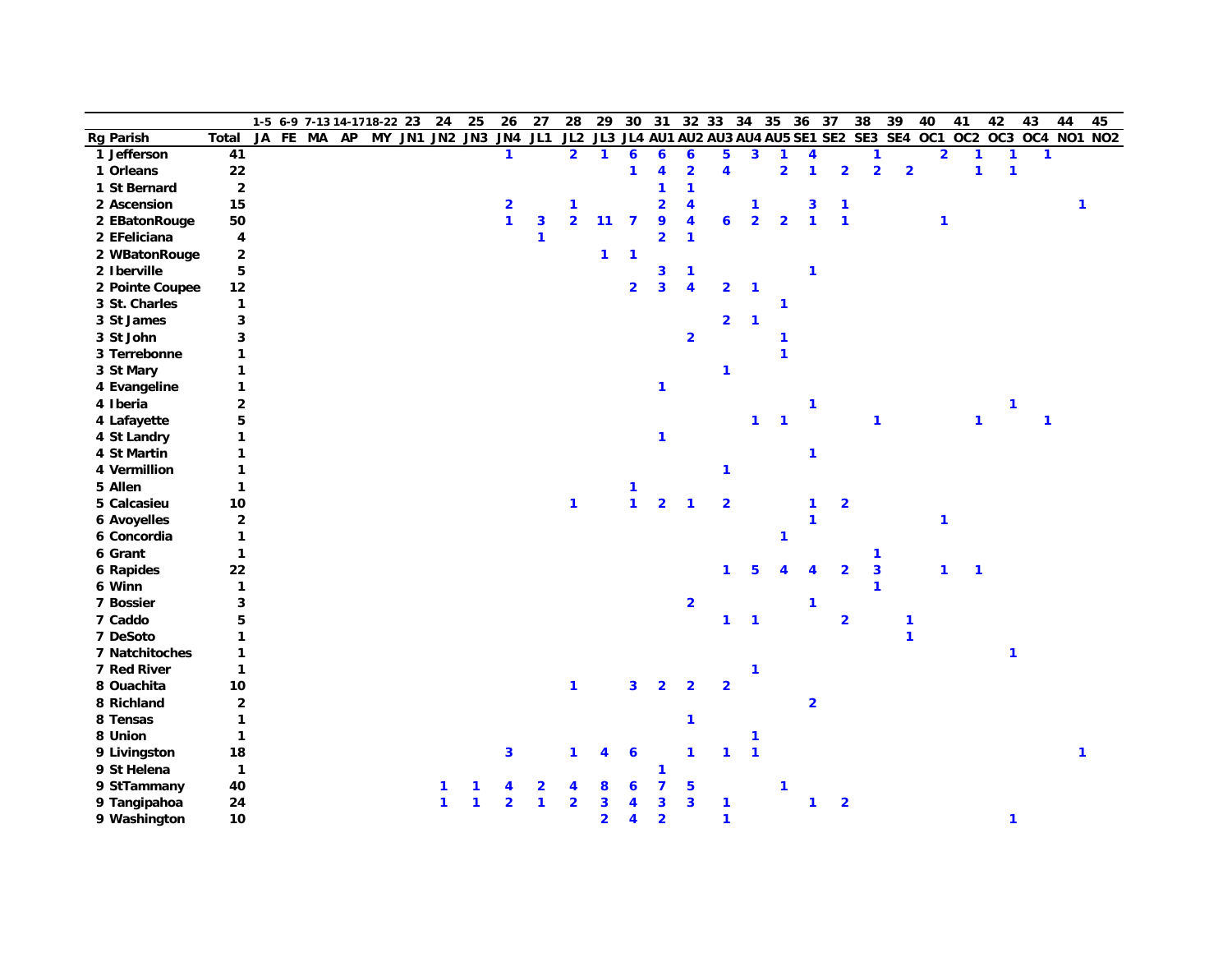| Undetermined           |      |   |   |   |   |   |     |        |                     |      |  |                       |          |   |                      |             |          |    |  |    |    |     |
|------------------------|------|---|---|---|---|---|-----|--------|---------------------|------|--|-----------------------|----------|---|----------------------|-------------|----------|----|--|----|----|-----|
| Total                  | 329. |   |   | റ | 0 |   |     | 13     | 14                  | - 30 |  |                       |          |   | 42 49 40 30 18 15 22 | - 12        | <b>Q</b> | 45 |  | 45 |    | - 0 |
| <b>WNME</b>            | 408. |   |   |   |   |   |     | 002211 |                     |      |  | 6 9 23 23 21 24 21 14 |          |   | 8 13                 | 8 6 3 3 3 3 |          |    |  |    | n. | - 0 |
| <b>WNFever&amp;Unk</b> | 124  | റ | റ | n | 0 | n | . റ |        | $5 \quad 7 \quad .$ |      |  | 19 28 16              | <b>Q</b> | 4 | o.                   | 4           |          |    |  |    |    | - 0 |

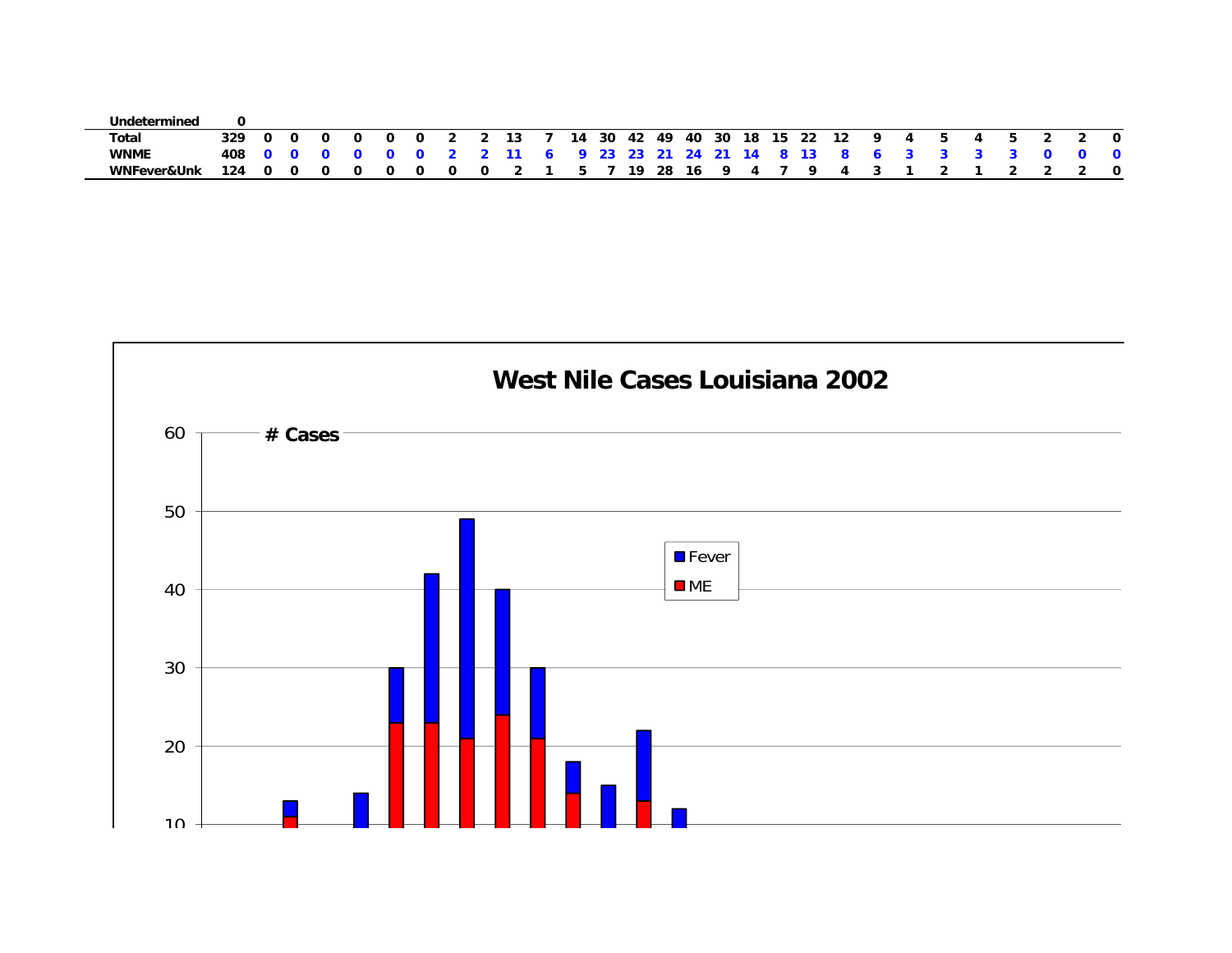

JA=January, FE=February, MA=March, AP=April, MY=May, JN=June, JL=July, AU=August, SE=September,OC=October, NO=November, DE=December Starting in May, the number following the month is the week: example MY1 is the first week in May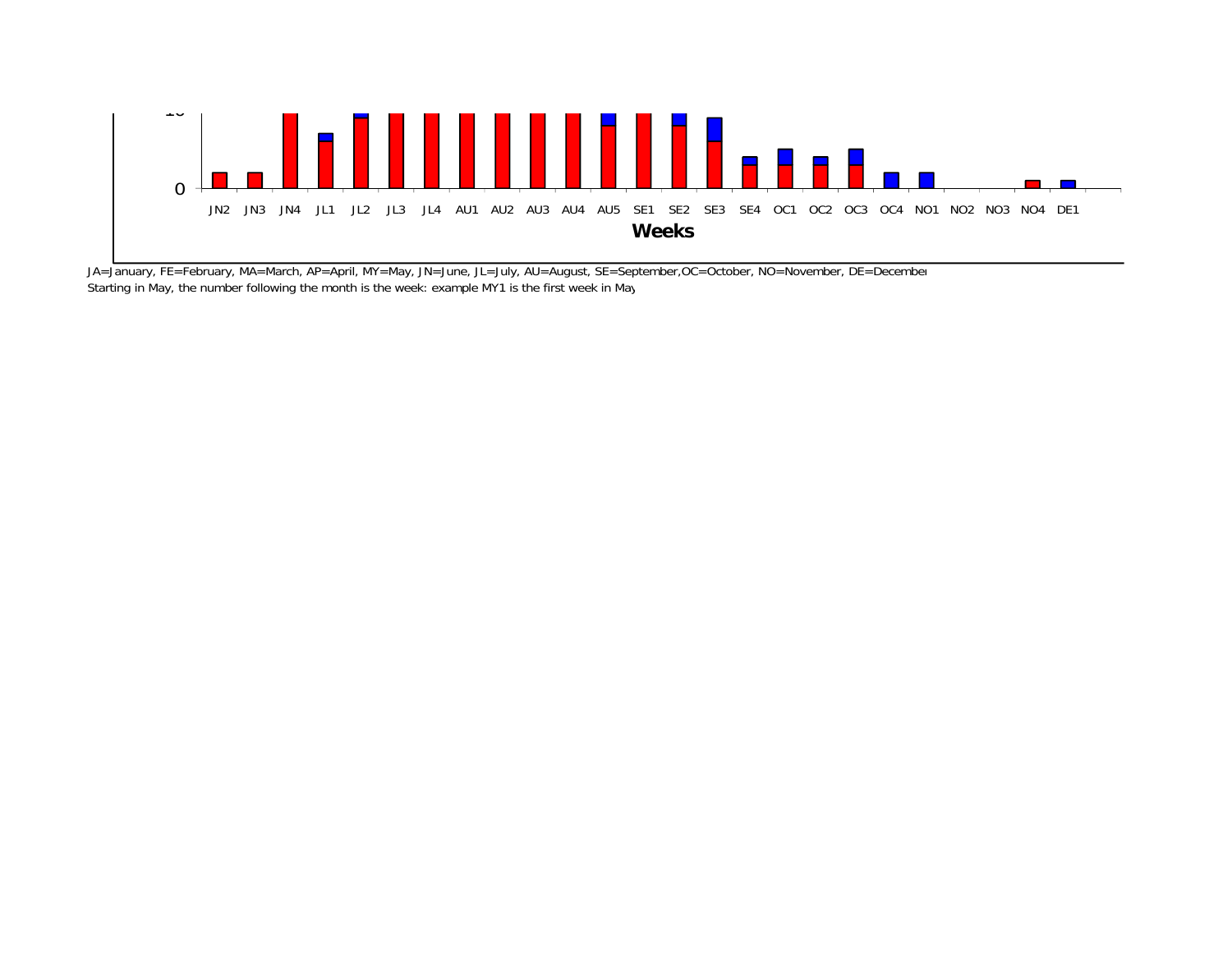| 46.                | 47 | 48. |  |
|--------------------|----|-----|--|
|                    |    |     |  |
| <b>NO3 NO4 DE1</b> |    |     |  |
|                    |    |     |  |

 $\mathbf{1}$  and  $\mathbf{1}$  and  $\mathbf{1}$ 

 $\sim 10^{-10}$  km  $^{-1}$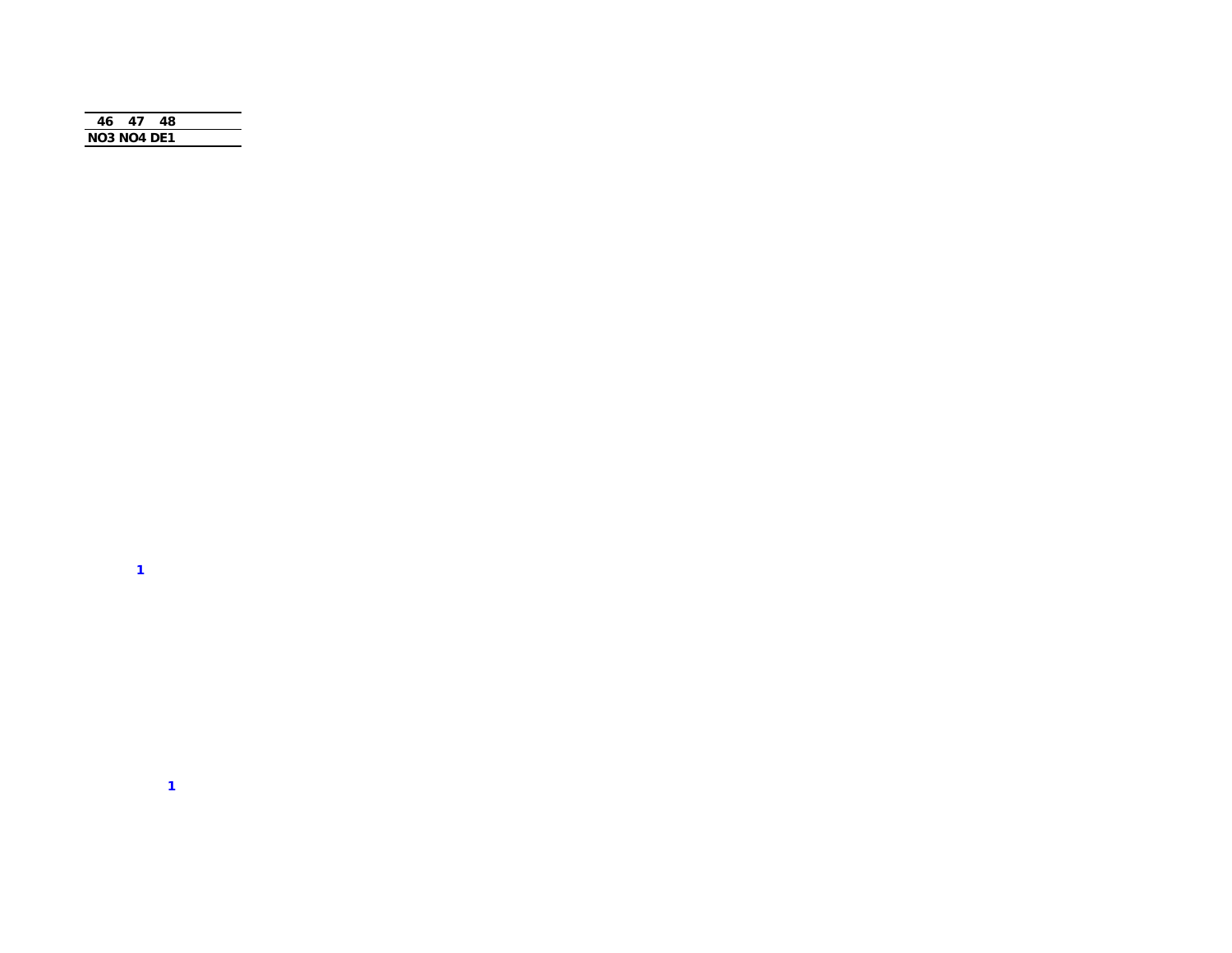| ი |   |   | 329 |
|---|---|---|-----|
| ი |   | ი | 204 |
| ი | O | 1 |     |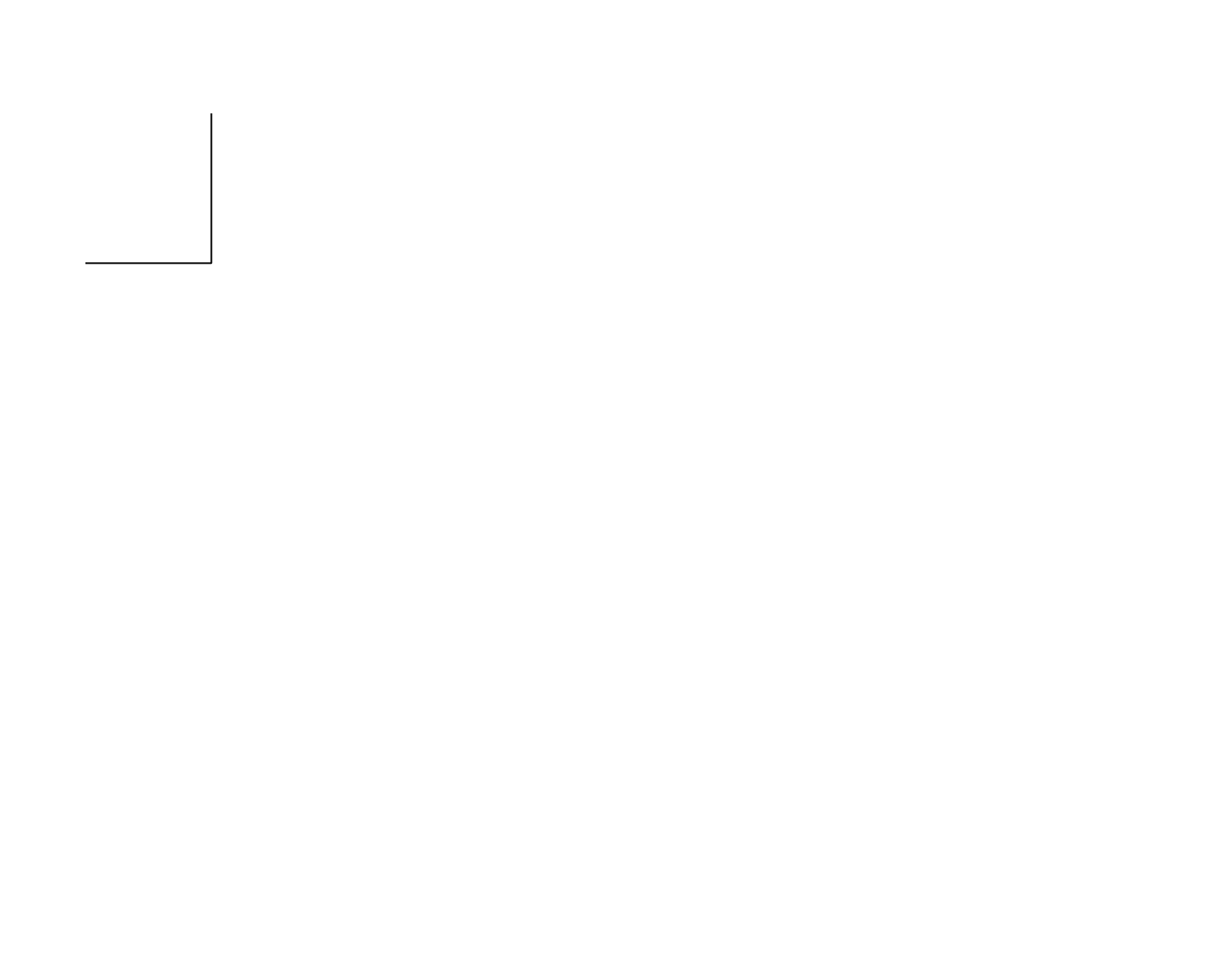## **Encephalitis Warning System Infectious Disease Epidemiology**

This early warning warning system is the result of the collaboration between the public (dead bird collection), mosquito control districts, LSU Veterinary lab (bird,horse testing) Office of Public Health lab (human,horse testing), Federal USDA lab (horse testing), Parish Health Units and OPH Infectious Disease Epidemiology (Surveillance).

The system has worked in providing an early warning for the presence of WNV in parish before human cases appear and reducing the number of human cases.

| <b>UPDATED 09/18/2002</b> |             |  |              |                |                | 1-5 6-9 7-13 14-18 19 20 21 22 23 24 25 26 27 28 29 30 31 32 33 34 35 36 37 38 39 40 41 42 43 44 45 46 47 |              |          |                |                |                |                  |                |                             |                |                                               |                          |                          |                   |              |              |               |              |              |              |                |  |                                                                                                                             |
|---------------------------|-------------|--|--------------|----------------|----------------|-----------------------------------------------------------------------------------------------------------|--------------|----------|----------------|----------------|----------------|------------------|----------------|-----------------------------|----------------|-----------------------------------------------|--------------------------|--------------------------|-------------------|--------------|--------------|---------------|--------------|--------------|--------------|----------------|--|-----------------------------------------------------------------------------------------------------------------------------|
| <b>Rg Parish</b>          |             |  |              |                |                |                                                                                                           |              |          |                |                |                |                  |                |                             |                |                                               |                          |                          |                   |              |              |               |              |              |              |                |  | JA FE MA AP MY1MY2MY3MY4JN1 JN2 JN3 JN4 JL1 JL2 JL3 JL4 AU1 AU2 AU3 AU4 AU5 SE1 SE2 SE3 SE4 OC1 OC2 OC3 OC4 NO1 NO2 NO3 NO4 |
| 1 Jefferson               | Human       |  |              |                |                |                                                                                                           |              |          |                |                |                | 1 0 2 1 6 6 6    |                |                             |                |                                               | $5\quad 3\quad 1\quad 4$ |                          |                   |              |              | 0 1 0 2 1 1 1 |              |              |              |                |  |                                                                                                                             |
| 1 Jefferson               | <b>Bird</b> |  |              |                |                |                                                                                                           |              |          |                |                |                |                  |                |                             |                |                                               |                          |                          |                   |              |              |               |              |              |              |                |  |                                                                                                                             |
| 1 Jefferson               | Chicken     |  |              |                |                |                                                                                                           |              | C2 C2    |                |                |                | C7 C13 C9 C12 C3 |                |                             |                |                                               |                          |                          |                   |              |              |               |              |              |              |                |  |                                                                                                                             |
| 1 Jefferson               | Cxq         |  |              |                |                |                                                                                                           |              |          |                | $\mathbf{2}$   | $\overline{4}$ | 5                | $\overline{2}$ | $\mathbf 1$                 |                | 5                                             | $\mathbf 1$              |                          |                   |              |              |               |              |              |              |                |  |                                                                                                                             |
| 1 Orleans                 | Human       |  |              |                |                |                                                                                                           |              |          |                |                |                |                  |                | $\overline{4}$              | $\overline{2}$ | $4\overline{ }$                               |                          | $0$ 2 1                  |                   |              |              | 2 2 2 0 1 1   |              |              |              |                |  |                                                                                                                             |
| 1 Orleans                 | <b>Bird</b> |  |              |                |                |                                                                                                           |              |          |                | <b>B1</b>      |                |                  |                |                             |                | B2 B1 XXX XXX XXX XXX XXX                     |                          |                          |                   |              |              |               |              |              |              |                |  |                                                                                                                             |
| 1 Orleans                 | Chicken     |  |              |                |                |                                                                                                           |              |          |                |                |                |                  |                |                             |                | C15 C3 C8 C3 C6 C3 C3                         |                          |                          |                   |              |              |               |              |              |              |                |  |                                                                                                                             |
| 1 Orleans                 | Aea         |  |              |                |                |                                                                                                           |              |          |                |                |                |                  | 1              |                             |                |                                               |                          |                          |                   |              |              |               |              |              |              |                |  |                                                                                                                             |
| 1 Plaquemines             | <b>Bird</b> |  |              |                |                |                                                                                                           |              |          |                |                |                | <b>B1</b>        |                |                             |                | B1 B1 B1 B1                                   |                          |                          |                   | B2 B1        |              |               |              |              |              |                |  |                                                                                                                             |
| 1 St Bernard              | Human       |  |              |                |                |                                                                                                           |              |          |                |                |                |                  |                | 1                           | $\mathbf{1}$   |                                               |                          |                          |                   |              |              |               |              |              |              |                |  |                                                                                                                             |
| 1 St Bernard              | <b>Bird</b> |  |              |                |                |                                                                                                           |              |          |                |                |                |                  |                |                             |                | B3 B3 XXX XXX XXX XXX XXX                     |                          |                          |                   |              |              |               |              |              |              |                |  |                                                                                                                             |
| 1 St Bernard              | Chicken     |  |              |                |                |                                                                                                           |              |          |                |                |                | C1 C1            |                |                             | C9 C8 C3       |                                               |                          |                          |                   |              |              |               |              |              |              |                |  |                                                                                                                             |
| 2 Ascension               | Human       |  |              |                |                |                                                                                                           |              |          | $\mathbf{2}$   | $\mathbf 0$    | $\mathbf{1}$   | $\mathbf{0}$     |                | $0 \quad 2 \quad 4 \quad 0$ |                |                                               | $\mathbf 1$              | $\bf{0}$                 | 3                 |              | $\mathbf{0}$ | $\mathbf{0}$  | $\mathbf{0}$ | $\mathbf{0}$ | $\mathbf{O}$ | 0 <sub>1</sub> |  |                                                                                                                             |
| 2 Ascension               | Horse       |  |              | E <sub>2</sub> |                | E1 E1 E1 E1 E1 E1 E1 E1 E4 E2                                                                             |              |          |                |                |                |                  |                |                             |                |                                               |                          |                          |                   |              |              |               |              |              |              |                |  |                                                                                                                             |
| 2 Ascension               | <b>Bird</b> |  |              |                | <b>B1</b>      |                                                                                                           |              |          |                |                |                |                  |                |                             |                |                                               |                          |                          |                   |              |              |               |              |              |              |                |  |                                                                                                                             |
| 2 Ascension               | Chicken     |  |              |                |                |                                                                                                           | C1 C1        |          | C <sub>3</sub> |                |                |                  | C14 C2         |                             |                | $C2$ $C2$                                     |                          |                          |                   |              |              |               |              |              |              |                |  |                                                                                                                             |
| 2 EBatonRouge Human       |             |  |              |                |                |                                                                                                           |              |          | $1 \quad$      | 3 <sup>1</sup> |                |                  |                |                             |                | 2 11 7 9 4 6 2 2 1                            |                          |                          |                   | $\mathbf{1}$ |              | $0 \t 0 \t 1$ |              |              |              |                |  |                                                                                                                             |
| 2 EBatonRouge Horse       |             |  |              |                |                |                                                                                                           |              |          |                |                |                | E1               |                |                             |                |                                               |                          |                          |                   |              |              |               |              |              |              |                |  |                                                                                                                             |
| 2 EBatonRouge             | Bird        |  | <b>B1 B2</b> |                | <b>B1</b>      |                                                                                                           |              |          |                |                |                |                  |                |                             |                | B7 B10 B2 XXXXXXXXXXXXXXX B1 XXX XXX XXXXXXXX |                          |                          |                   |              |              |               |              |              |              |                |  |                                                                                                                             |
| 2 EBatonRouge Cxq         |             |  |              |                |                |                                                                                                           | $\mathbf{1}$ |          |                |                | 1              | 3                | $2 \quad 8$    |                             | - 9            |                                               | $2 \quad 8$              | $\overline{\phantom{a}}$ |                   |              |              |               |              |              |              |                |  |                                                                                                                             |
| 2 East Feliciana Human    |             |  |              |                |                |                                                                                                           |              |          |                | $\mathbf{1}$   | $\mathbf{O}$   |                  |                | $0 \t 0 \t 2 \t 1$          |                |                                               |                          |                          |                   |              |              |               |              |              |              |                |  |                                                                                                                             |
| 2 East Feliciana Bird     |             |  |              |                |                |                                                                                                           |              | B1 B1 B2 |                |                |                |                  |                |                             |                | B3 XXX XXX XXX XXX XXX XXX XXX XXX            |                          |                          |                   |              |              |               |              |              |              |                |  |                                                                                                                             |
| 2 Iberville               | Human       |  |              |                |                |                                                                                                           |              |          |                |                |                |                  |                |                             | $3 - 1$        | $\mathbf 0$                                   | $\overline{1}$           |                          |                   |              |              |               |              |              |              |                |  |                                                                                                                             |
| 2 Iberville               | Horse       |  |              |                |                | E <sub>1</sub>                                                                                            |              |          |                |                |                |                  |                |                             |                |                                               |                          |                          |                   |              |              |               |              |              |              |                |  |                                                                                                                             |
| 2 Iberville               | <b>Bird</b> |  |              |                |                |                                                                                                           |              |          |                |                |                |                  |                |                             |                | B1 B4 B5 B6 B4 XXXXXXXXXXXXXXX XXX XXXXXXX    |                          |                          |                   |              |              |               |              |              |              |                |  |                                                                                                                             |
| 2 Pointe Coupee Human     |             |  |              |                |                |                                                                                                           |              |          |                |                |                |                  |                | $2 \quad 2 \quad 4 \quad 2$ |                |                                               |                          |                          |                   |              |              |               |              |              |              |                |  |                                                                                                                             |
| 2 Pointe Coupee Bird      |             |  |              |                |                |                                                                                                           |              |          |                |                |                |                  |                |                             |                | B3 B1 XXX XXX XXX XXX XXX                     |                          |                          |                   |              |              |               |              |              |              |                |  |                                                                                                                             |
| 2 WBatonRouge Human       |             |  |              |                |                |                                                                                                           |              |          |                |                |                | $1 \quad 1$      |                |                             |                |                                               |                          |                          |                   |              |              |               |              |              |              |                |  |                                                                                                                             |
| 2 WBatonRouge Horse       |             |  |              |                |                |                                                                                                           | E1           |          |                |                |                |                  |                |                             |                |                                               |                          |                          |                   |              |              |               |              |              |              |                |  |                                                                                                                             |
| 2 WBatonRouge Bird        |             |  |              |                | <b>B3</b>      |                                                                                                           |              |          |                |                |                |                  |                |                             |                |                                               |                          |                          |                   |              |              |               |              |              |              |                |  |                                                                                                                             |
| 3 Assumption              | Bird        |  |              |                |                |                                                                                                           |              |          |                |                |                |                  |                |                             |                |                                               |                          | B1 B5 B3                 |                   |              |              |               |              |              |              |                |  |                                                                                                                             |
| 3 Lafourche               | <b>Bird</b> |  |              |                |                |                                                                                                           |              |          |                |                |                |                  |                | B1                          |                |                                               |                          |                          | B2 B1 B1 B3 B1 B2 |              |              |               |              |              |              |                |  |                                                                                                                             |
| 3 St Charles              | <b>Bird</b> |  |              |                |                |                                                                                                           |              |          |                |                |                |                  | <b>B1</b>      |                             |                |                                               |                          |                          | XXX XXX XXX       |              |              |               |              |              |              |                |  |                                                                                                                             |
| 3 St Charles              | Chicken     |  |              |                | C <sub>2</sub> |                                                                                                           |              |          |                |                |                |                  | C12            |                             |                |                                               |                          |                          |                   |              |              |               |              |              |              |                |  |                                                                                                                             |
| 3 St Charles              | Cxq         |  |              |                |                |                                                                                                           |              |          |                |                |                |                  | $\mathbf{1}$   | $\overline{\mathbf{1}}$     |                |                                               |                          |                          |                   |              |              |               |              |              |              |                |  |                                                                                                                             |
| 3 St James                | Human       |  |              |                |                |                                                                                                           |              |          |                |                |                |                  |                |                             |                |                                               | $2 \quad 1$              |                          |                   |              |              |               |              |              |              |                |  |                                                                                                                             |
| 3 St James                | <b>Bird</b> |  |              |                |                |                                                                                                           |              |          |                |                |                |                  |                | B1.                         |                | B3 XXX XXXXXX                                 |                          |                          |                   |              |              |               |              |              |              |                |  |                                                                                                                             |
| 3 St John                 | Human       |  |              |                |                |                                                                                                           |              |          |                |                |                |                  |                |                             | $\overline{2}$ | $\mathbf{0}$                                  |                          | $0 \quad 1$              |                   |              |              |               |              |              |              |                |  |                                                                                                                             |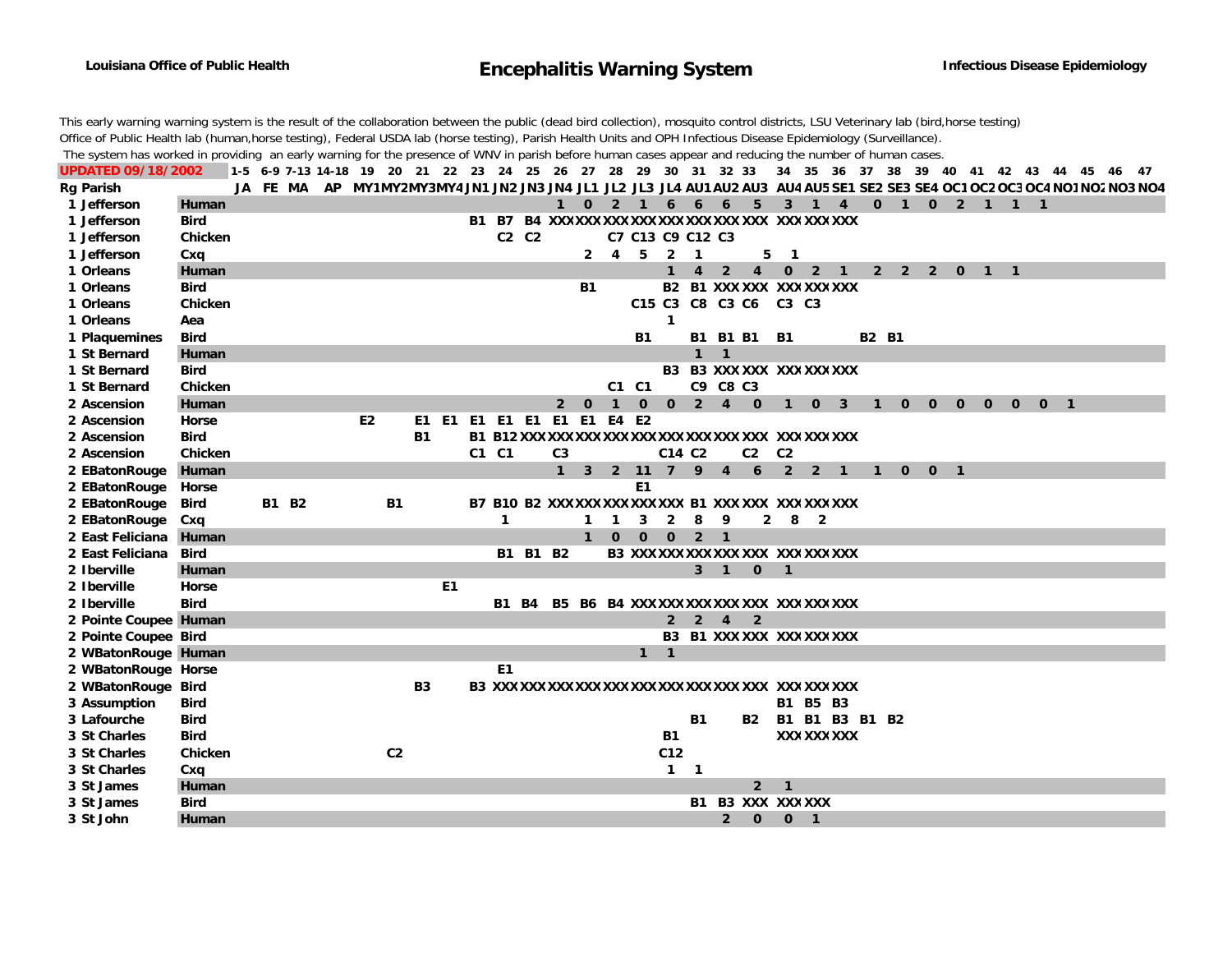This early warning warning system is the result of the collaboration between the public (dead bird collection), mosquito control districts, LSU Veterinary lab (bird,horse testing) Office of Public Health lab (human,horse testing), Federal USDA lab (horse testing), Parish Health Units and OPH Infectious Disease Epidemiology (Surveillance). The system has worked in providing an early warning for the presence of WNV in parish before human cases appear and reducing the number of human cases.

UPDATED 09/18/2002 1-5 6-9 7-13 14-18 19 20 21 22 23 24 25 26 27 28 29 30 31 32 33 34 35 36 37 38 39 40 41 42 43 44 45 46 47 Rg Parish JA FE MA AP MY1MY2MY3MY4JN1JN2JN3JN4JL1JL2JL3JL4AU1AU2AU3AU4AU5SE1SE2SE3SE4OC1OC2OC3OC4NO1NO2NO3NO4 **3 St John Bird**d B<sub>1</sub> **XXX XXXXXXXXX 3 St John Chicken C1 C4 3 St Mary Chicken C3 C2 C2 3 Terrebonne Human 1 3 Terrebonne Chicken C3 C8 C2 C21 3 Terrebonne Bird**d B1 B<sub>1</sub> **3 Terrebonne Cxq 1 4 Acadia Bird B1 B2 B2 4 Evangeline Human 1 4 Evangeline Bird B1 4 Iberia Human 1 1 4 Iberia Bird B1 B2 B24 Iberia Chicken C1 4 Iberia Mosq Cxs1 4 Lafayette Human 1100100101 4 Lafayette Bird B8 XXX XXXXXXXXX 4 Lafayette Chicken C1 C1 C2 C8 4 Lafayette Cxq 2 51 2 4 St Landry Human 1 4 St Landry Bird B3 B1 B2 B3 XXX 4 St Martin Human 1 4 St Martin Bird B1 B1**B1 B1 XXXXXXXXX **B1 4 St Martin Chicken C3 4 St Mary Human 1 4 St Mary Chicken C2 C1 C1 C1 C9 C2 4 Vermilion Human 1 4 Vermilion Bird**d<sub>d</sub> and the set of the set of the set of the set of the set of the set of the set of the set of the set of the set of the set of the set of the set of the set of the set of the set of the set of the set of the set of the **5 Allen Human 1 5 Allen Bird B1 5 Beauregard Horse E2 5 Calcasieu Human 1 0 1 2 1 2 0 0 1 25 Calcasieu Horse E1 E1 E25 Calcasieu Bird B1 B2 XXXXXX XXX XXXXXXXXX 5 Calcasieu Chicken C1 C2 C7 C12 C11 C5 C12 C3 C65 Calcasieu Cxs 2 22 15 Calcasieu Mosq Cqp1,Cxn1,Psc1 5 Calcasieu Cxq 2 3 5 Cameron Horse E1 E1 E2 E1**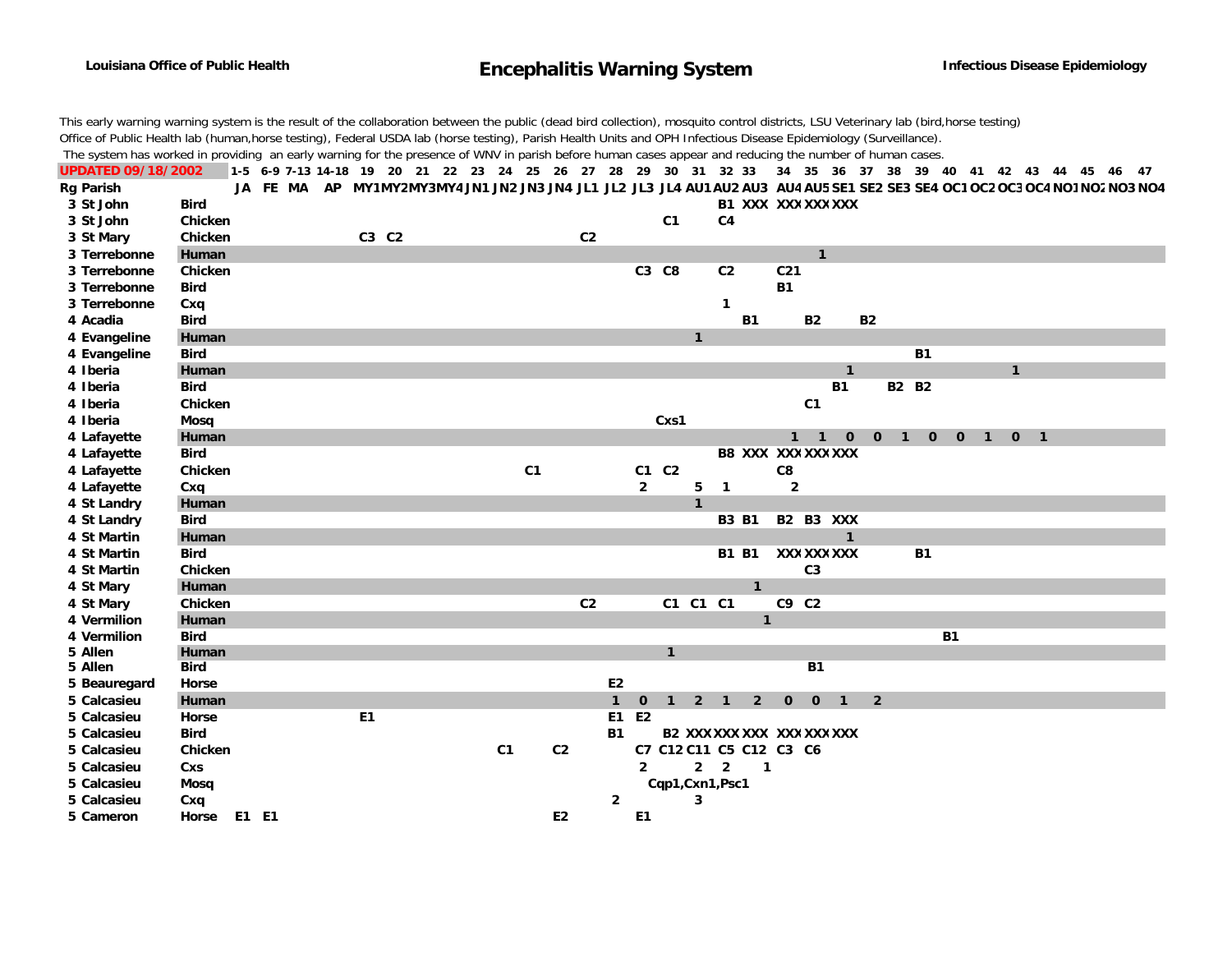## **Encephalitis Warning System Infectious Disease Epidemiology**

This early warning warning system is the result of the collaboration between the public (dead bird collection), mosquito control districts, LSU Veterinary lab (bird,horse testing) Office of Public Health lab (human,horse testing), Federal USDA lab (horse testing), Parish Health Units and OPH Infectious Disease Epidemiology (Surveillance). The system has worked in providing an early warning for the presence of WNV in parish before human cases appear and reducing the number of human cases.

UPDATED 09/18/2002 1-5 6-9 7-13 14-18 19 20 21 22 23 24 25 26 27 28 29 30 31 32 33 34 35 36 37 38 39 40 41 42 43 44 45 46 47 Rg Parish JA FE MA AP MY1MY2MY3MY4JN1 JN2 JN3 JN4 JL1 JL2 JL3 JL4 AU1 AU2 AU3 AU4 AU5 SE1 SE2 SE3 SE4 OC1 OC2 OC3 OC4 NO1NO2 NO3 NO4 **5 Cameron Bird B1 B2 B2**B<sub>2</sub> B<sub>2</sub> XXXXXXXXX **5 Cameron Chicken C1 C3 C4 C1 C15 Jeff/Davis Chicken C1 C1 C4 C13 C4 C85 Jeff/Davis Bird B1 B1 B1 B1 B15 Jeff/Davis Mosq Ac1 Cqp1, Cxq1 6 Avoyelles Human 10001 6 Avoyelles Bird B2 B1 B2 B2 6 Concordia Human 1 6 Concordia Bird B1 B4 B3**B4 B3 XXXXXXXXX **6 Grant Human 1 6 Lasalle Bird B1 B1 B1 B1 B16 Rapides Human 1 544 230110000 0 1 6 Rapides Bird B5 B8 XXXXXXXXX 6 Vernon Chicken C1 C45 6 Winn Human 1 6 Winn Bird B1 B1 B17 Bossier Human 2 0 001 7 Bossier Bird B2 B2 B3 B2 XXXXXXXXX7 Caddo Human 1100201 7 Caddo Bird B1 B1 B1 B1 XXXXXXXXX7 Caddo Chicken C1 C1 C3 C10 C87 Claiborne Bird**d B<sup>1</sup> **7 Desoto Human 1 7 Desoto Bird**d B<sup>1</sup> **7 Natchitoches Human 1 7 Natchitoches Bird B1 B1 B1 B4 B2**B4 B2 XXXXXXXXX **7 RedRiver Human 1 7 RedRiver Bird B17 Webster Bird B1 B1 B4 B2 B2**B<sub>2</sub> B<sub>2</sub> XXXXXXXXX **8 Caldwell Bird B1 XXXXXXXXX8 East Caroll Bird B3 B3 B28 Franklin Bird B2 B2 B2 B18 Jackson Bird B2 B18 Jackson Cxq 2 8 Lincoln Bird B1 B3 B1 XXXXXXXXX8 Madison Bird B1 B1 B5 B1 XXX XXXXXXXXXXXX 8 Morehouse Bird B1 B2 B4 B1 B3B1 B3 XXX B1 B1 XXXXXXXXX 8 Ouachita Human 1 0 3 2 2 2**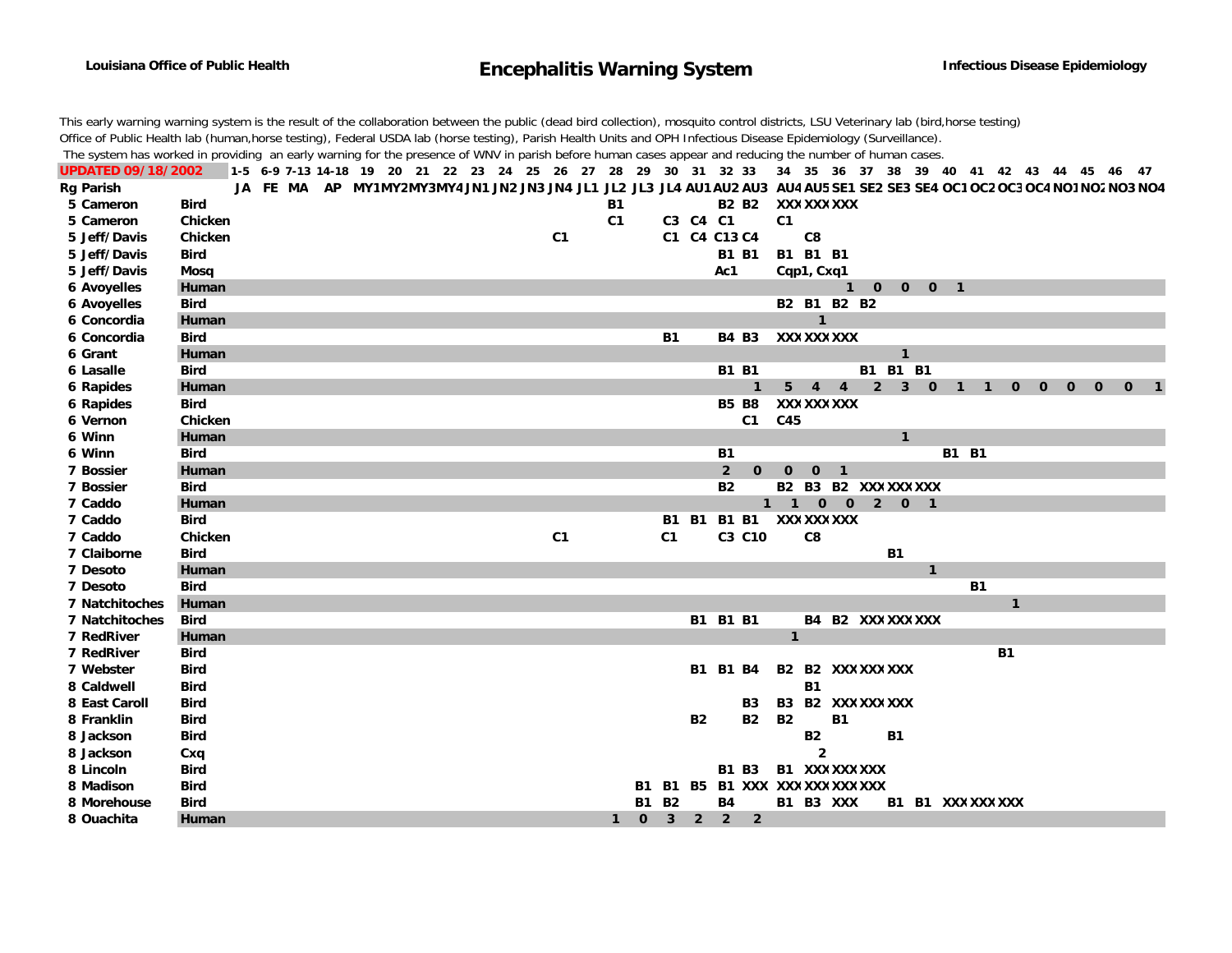This early warning warning system is the result of the collaboration between the public (dead bird collection), mosquito control districts, LSU Veterinary lab (bird,horse testing) Office of Public Health lab (human,horse testing), Federal USDA lab (horse testing), Parish Health Units and OPH Infectious Disease Epidemiology (Surveillance). The system has worked in providing an early warning for the presence of WNV in parish before human cases appear and reducing the number of human cases.

**UPDATED 09/18/2002**1-5 6-9 7-13 14-18 19 20 21 22 23 24 25 26 27 28 29 30 31 32 33 34 35 36 37 38 39 40 41 42 43 44 45 46 47 Rg Parish JA FE MA AP MY1MY2MY3MY4JN1JN2JN3JN4JL1JL2JL3JL4AU1AU2AU3AU4AU5SE1SE2SE3SE4OC1OC2OC3OC4NO1NO2NO3NO4 **8 Ouachita Bird B2 B1 B3 B8 B2 XXXXXXXXX XXX XXXXXXXXX 8 Ouachita Chicken C1 C6 C2 C9 C2 C2 C48 Ouachita Cxq 3 4 23 10 12 38 11 10 8 1 8 Ouachita Aea 28 Richland Human 2 8 Richland Bird B2 B5 B2 B1**B1 XXXXXX **8 Tensas Human 1 8 Tensas Bird B1 B2 B18 Union Human 1 8 Union Bird B1 B18 W Caroll Bird B2 B2 B1 B3 B1 XXX**9 Livingston Human 3 0 1 4 6 0 1 1 1 0 0 0 0 0 0 0 0 0 0 0 1 **9 Livingston Bird B2 B2 XXXXXXXXXXXXXXXXXXXXX XXX XXXXXXXXX 9 St Helena Human 1 9 St Helena Bird B1 B19 StTammany Human 1 1 4 2 4 8 6 7 5 0 0 1 0 0 0 0 0 0 0 0 0 0 0 0 9 StTammany Horse E1 E2 9 StTammany Bird B1 B3 B4 XXXXXXXXXXXXXXXXXXXXXXXX XXX XXXXXX 9 St Tammany Chicken C1 C1 C2 C1 C1 C16 C5 C3 C16 9 St Tammany Cxq 1 2 5 2 9 St Tammany Mosq Cxs1** 9 Tangipahoa Human 1 0 0 1 2 **10 Tangipahoa Horse E2 9 Tangipahoa Bird B3 B2 B6 XXXXXXXXXXXXXXXXXXXXXXXXXXX XXX XXXXXX 9 Washington Human 2420 0 000 000001 9 Washington Bird B1 B1 B2 B1 B1 B2 B1 B1 XXXXXXXXXB2**

Call (800)256-2748 for information

B# caseS of dead bird positive for West Nile Virus infection E# Horse caseS of West Nile Virus infection H# Human caseS of West Nile Virus encephalitis XXX Bird testing temporarily suspended since presence of WNV in the parish is well established. Early warning led to issuing alert to population and mosquito control. Continued testing would not provide any more useful information

JA=January, FE=February, MA=March, AP=April, MY=May, JN=June, JL=July, AU=August, SE=September,OC=October, NO=November, DE=December Starting in May, the number following the month is the week: example MY1 is the first week in May

**Anc=Anopheles crucians, Cqp=Coquilletidia perturbans,Cxn=Culex nigripalpus, Cxq=Culex quincquefasciatus,Cxs=Culex salinarius, Psc=Psorophora columbiae**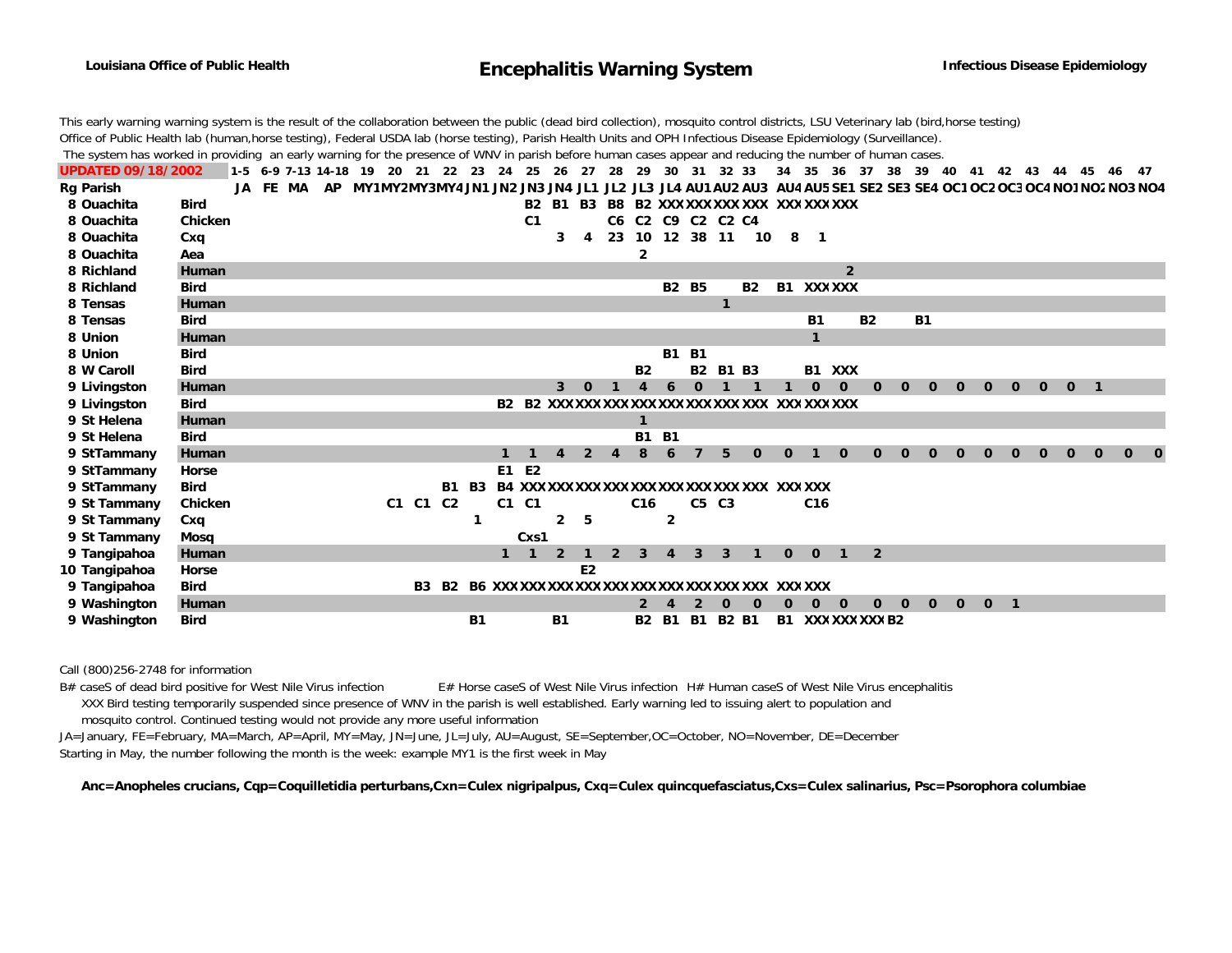| This early warning warning sys   |              |
|----------------------------------|--------------|
| Office of Public Health lab (hun |              |
| The system has worked in pro     |              |
| <b>UPDATED 09/18/2002</b>        | 49<br>48     |
| <b>Rg Parish</b>                 | DE1 DE2      |
| 1 Jefferson                      | Human        |
| 1 Jefferson                      | Bird         |
| 1 Jefferson                      | Chicken      |
| 1 Jefferson                      | Cxa          |
| 1 Orleans                        | Human        |
| 1 Orleans                        | Bird         |
| 1 Orleans                        | Chicken      |
| 1 Orleans                        | Aea          |
| 1 Plaquemines                    | Bird         |
| 1 St Bernard                     | Human        |
| <b>St Bernard</b><br>1.          | Bird         |
| 1.<br><b>St Bernard</b>          | Chicken      |
| 2 Ascension                      | Human        |
| 2 Ascension                      | <b>Horse</b> |
| 2 Ascension                      | Bird         |
| 2 Ascension                      | Chicken      |
| 2 EBatonRouge                    | Human        |
| 2 EBatonRouge                    | Horse        |
| 2 EBatonRouge                    | Bird         |
| 2 EBatonRouge                    | Cxa          |
| 2 East Feliciana                 | Human        |
| 2 East Feliciana                 | Bird         |
| 2 Iberville                      | Human        |
| 2 Iberville                      | Horse        |
| 2 Iberville                      | Bird         |
| 2 Pointe Coupee                  | Human        |
| 2 Pointe Coupee                  | Bird         |
| 2 WBatonRouge                    | Human        |
| 2 WBatonRouge                    | Horse        |
| 2 WBatonRouge                    | <b>Bird</b>  |
| 3 Assumption                     | Bird         |
| 3 Lafourche                      | Bird         |
| 3 St Charles                     | Bird         |
| 3 St Charles                     | Chicken      |
| <b>St Charles</b><br>3           | Cxa          |
| 3 St James                       | Human        |
| 3 St James                       | Bird         |
| 3<br>St John                     | Human        |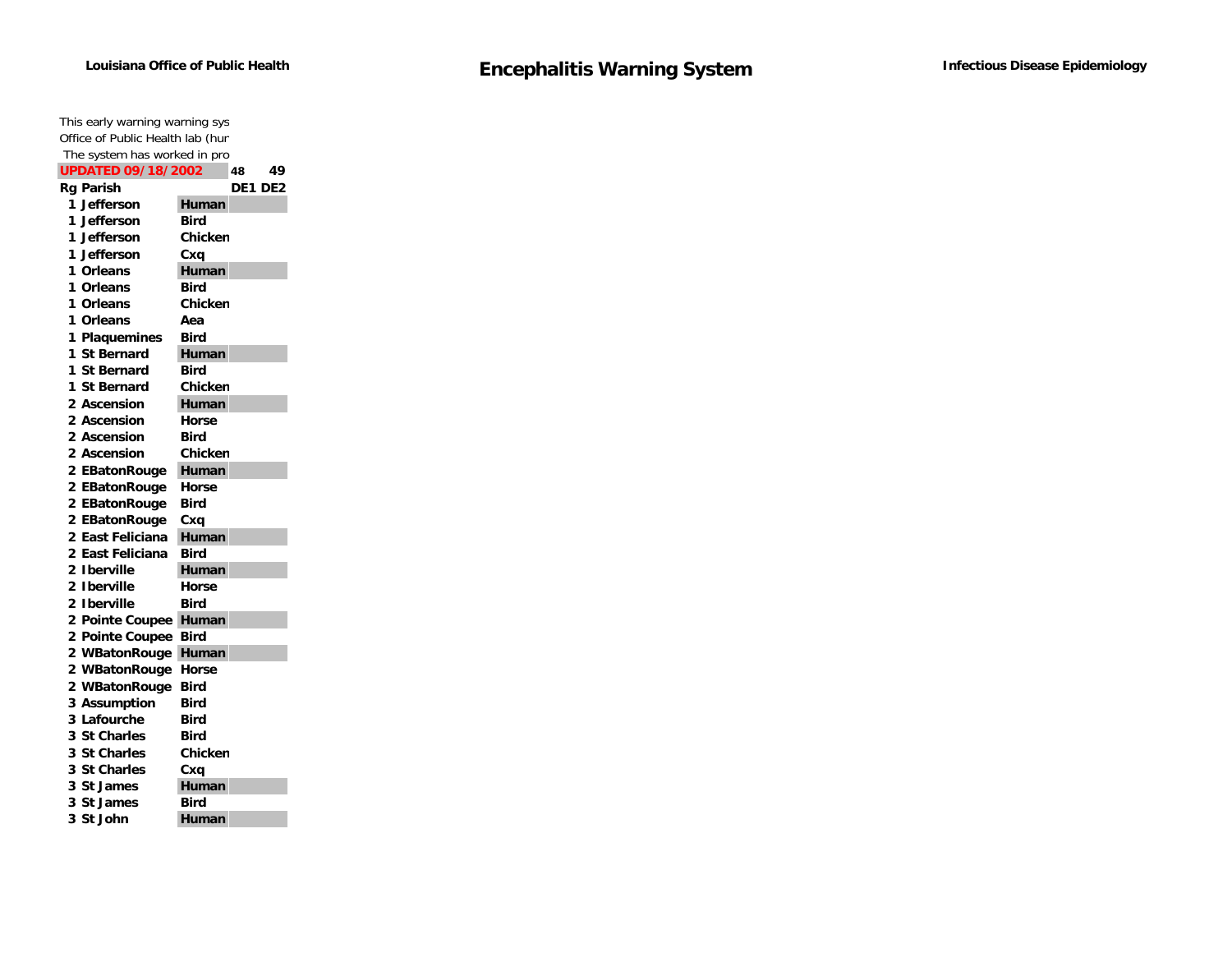| This early warning warning sys   |                |
|----------------------------------|----------------|
| Office of Public Health lab (hun |                |
| The system has worked in pro     |                |
| <b>UPDATED 09/18/2002</b>        | 49<br>48       |
| <b>Rg Parish</b>                 | DE1 DE2        |
| 3 St John                        | Bird           |
| 3 St John                        | Chicken        |
| 3 St Mary                        | Chicken        |
| 3 Terrebonne                     | Human          |
| 3 Terrebonne                     | Chicken        |
| 3 Terrebonne                     | <b>Bird</b>    |
| 3 Terrebonne                     | Cxa            |
| 4 Acadia                         | <b>Bird</b>    |
| 4 Evangeline                     | Human          |
| 4 Evangeline                     | Bird           |
| 4 Iberia                         | Human          |
| 4 Iberia                         | Bird           |
| 4 Iberia                         | Chicken        |
| 4 Iberia                         | Mosq           |
| 4 Lafayette                      | Human          |
| 4 Lafayette                      | Bird           |
| 4 Lafayette                      | <b>Chicken</b> |
| 4 Lafayette                      | Cxq            |
| 4 St Landry                      | Human          |
| 4 St Landry                      | Bird           |
| 4 St Martin                      | Human          |
| 4 St Martin                      | <b>Bird</b>    |
| 4 St Martin                      | Chicken        |
| 4 St Mary                        | Human          |
| 4 St Mary                        | Chicken        |
| 4 Vermilion                      | Human          |
| 4 Vermilion                      | Bird           |
| 5 Allen                          | Human          |
| 5 Allen                          | Bird           |
| 5 Beauregard                     | Horse          |
| 5 Calcasieu                      | Human          |
| 5 Calcasieu                      | Horse          |
| 5 Calcasieu                      | <b>Bird</b>    |
| 5 Calcasieu                      | Chicken        |
| 5 Calcasieu                      | Cxs            |
| 5 Calcasieu                      | Mosq           |
| 5 Calcasieu                      | Cxa            |
| 5 Cameron                        | Horse          |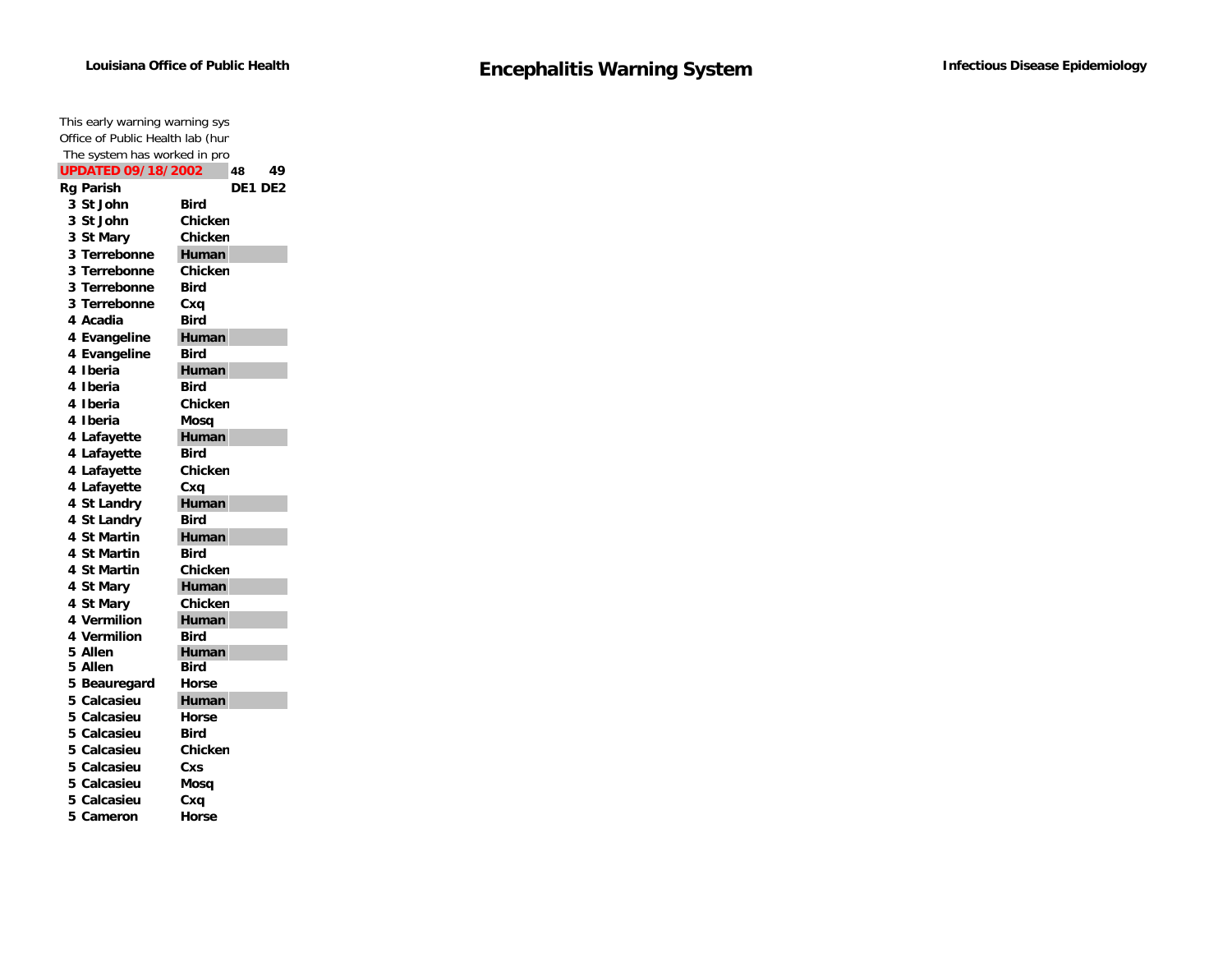|   | This early warning warning sys   |             |  |
|---|----------------------------------|-------------|--|
|   | Office of Public Health lab (hun |             |  |
|   | The system has worked in pro     |             |  |
|   | <b>UPDATED 09/18/2002</b>        | 48<br>49    |  |
|   | Rg Parish                        | DE1 DE2     |  |
|   | 5 Cameron                        | Bird        |  |
|   | 5 Cameron                        | Chicken     |  |
|   | 5 Jeff/Davis                     | Chicken     |  |
|   | 5 Jeff/Davis                     | Bird        |  |
|   | 5 Jeff/Davis                     | Mosq        |  |
|   | <b>6 Avoyelles</b>               | Human       |  |
|   | <b>6 Avoyelles</b>               | Bird        |  |
|   | 6 Concordia                      | Human       |  |
|   | 6 Concordia                      | Bird        |  |
|   | 6 Grant                          | Human       |  |
|   | 6 Lasalle                        | Bird        |  |
|   | 6 Rapides                        | Human       |  |
|   | <b>6 Rapides</b>                 | Bird        |  |
|   | 6 Vernon                         | Chicken     |  |
|   | 6 Winn                           | Human       |  |
|   | 6 Winn                           | <b>Bird</b> |  |
|   | 7 Bossier                        | Human       |  |
|   | 7 Bossier                        | Bird        |  |
|   | 7 Caddo                          | Human       |  |
|   | 7 Caddo                          | Bird        |  |
|   | 7 Caddo                          | Chicken     |  |
|   | 7 Claiborne                      | <b>Bird</b> |  |
|   | 7 Desoto                         | Human       |  |
|   | 7 Desoto                         | <b>Bird</b> |  |
| 7 | <b>Natchitoches</b>              | Human       |  |
|   | <b>7 Natchitoches</b>            | Bird        |  |
|   | 7 RedRiver                       | Human       |  |
|   | 7 RedRiver                       | <b>Bird</b> |  |
|   | 7 Webster                        | Bird        |  |
|   | 8 Caldwell                       | <b>Bird</b> |  |
|   | 8 East Caroll                    | <b>Bird</b> |  |
|   | 8 Franklin                       | Bird        |  |
|   | 8 Jackson                        | Bird        |  |
|   | 8 Jackson                        | Cxq         |  |
|   | 8 Lincoln                        | Bird        |  |
|   | 8 Madison                        | Bird        |  |
|   | 8 Morehouse                      | Bird        |  |
|   | 8 Ouachita                       | Human       |  |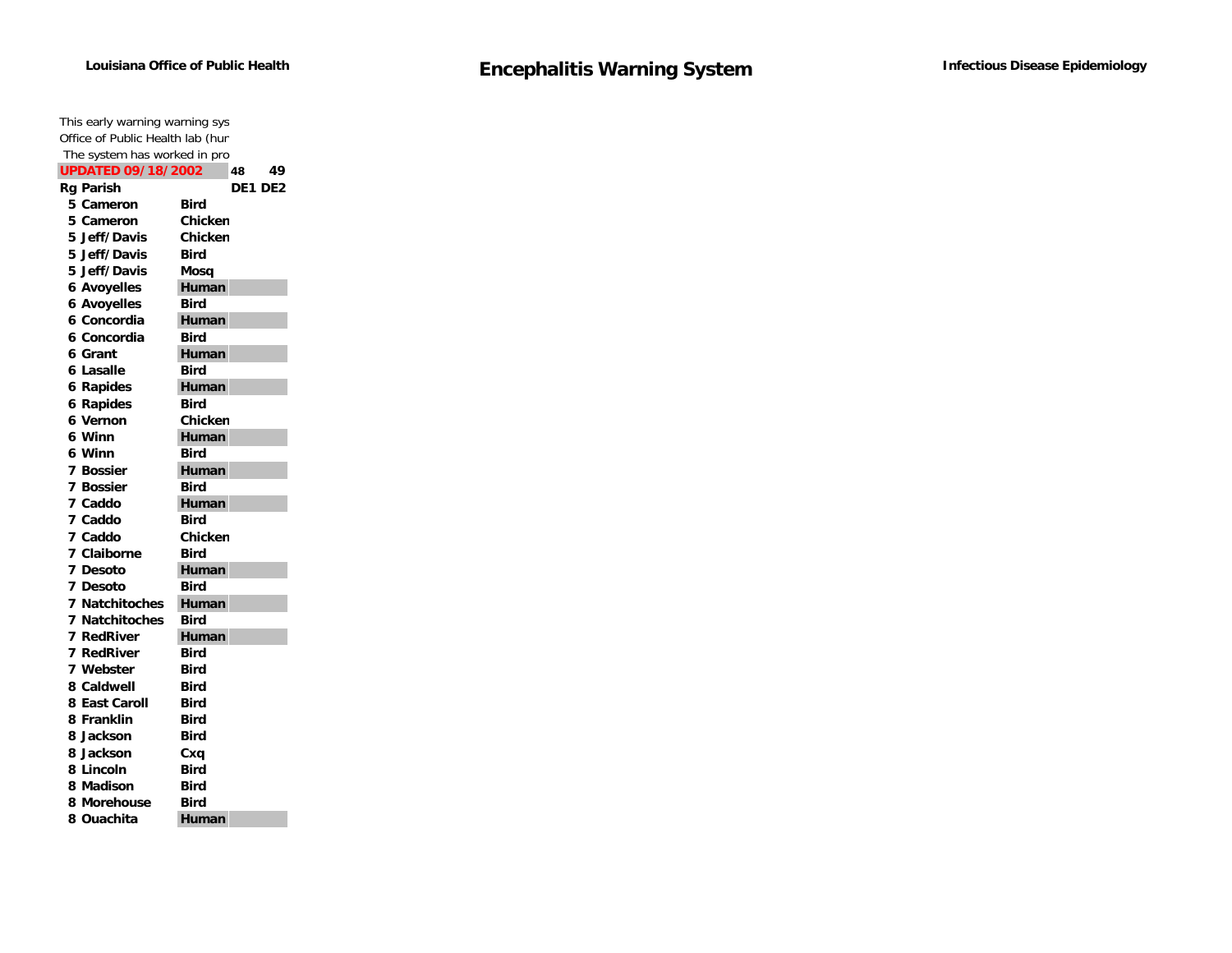| This early warning warning sys   |                |
|----------------------------------|----------------|
| Office of Public Health lab (hun |                |
| The system has worked in pro     |                |
| <b>UPDATED 09/18/2002</b>        | 49<br>48       |
| <b>Rg Parish</b>                 | <b>DE1 DE2</b> |
| 8 Ouachita                       | Bird           |
| 8 Ouachita                       | Chicken        |
| 8 Ouachita                       | Cxq            |
| 8 Ouachita                       | Aea            |
| 8 Richland                       | Human          |
| 8 Richland                       | Bird           |
| 8 Tensas                         | Human          |
| 8 Tensas                         | Bird           |
| 8 Union                          | Human          |
| 8 Union                          | Bird           |
| 8 W Caroll                       | Bird           |
| 9 Livingston                     | Human          |
| 9 Livingston                     | Bird           |
| 9 St Helena                      | Human          |
| 9 St Helena                      | Bird           |
| 9 StTammany                      | Human<br>1     |
| 9 StTammany                      | Horse          |
| 9 StTammany                      | Bird           |
| 9 St Tammany                     | Chicken        |
| 9 St Tammany                     | Cxq            |
| 9 St Tammany                     | Mosq           |
| 9 Tangipahoa                     | Human          |
| 10 Tangipahoa                    | Horse          |
| 9 Tangipahoa                     | Bird           |
| 9 Washington                     | Human          |
| 9 Washington                     | Bird           |

Call (800)256-2748 for informa B# caseS of dead bird positive XXX Bird testing temporaril mosquito control. Continue JA=January, FE=February, MA Starting in May, the number fol

**Anc=Anopheles crucian**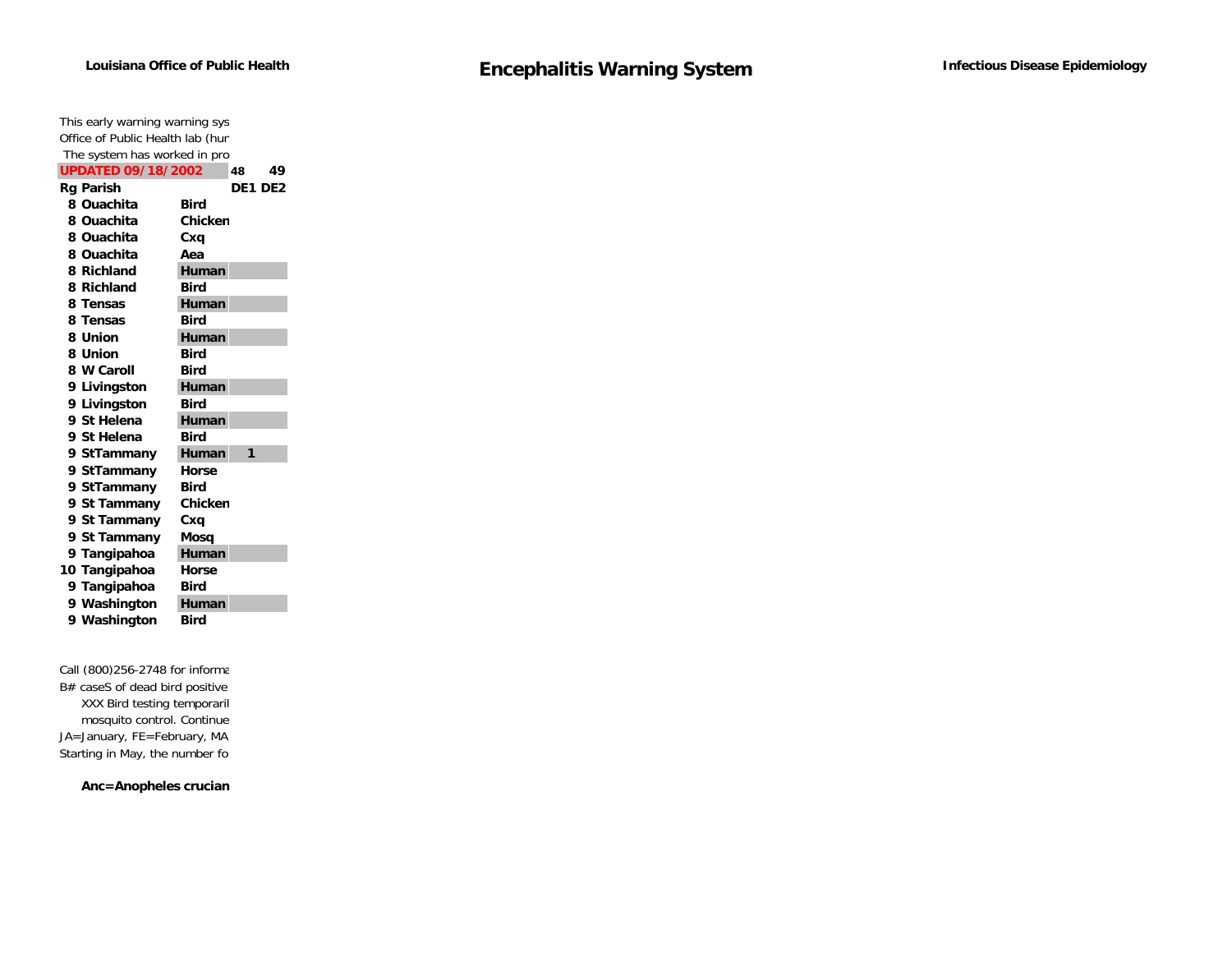|                    | 1-5 6-97-1314-18 19 20 21 22 23 24 25 26 27 28 29 30 31 32 33 34 35 36 37 38                                                        |  |  |  |                |                 |                |              |                |                |                |                |                |                |              |                |              | 39                      | 40 41 42 43 44 |              |                |                |                         | 45 | - 46<br>47 | 48             | 49 |
|--------------------|-------------------------------------------------------------------------------------------------------------------------------------|--|--|--|----------------|-----------------|----------------|--------------|----------------|----------------|----------------|----------------|----------------|----------------|--------------|----------------|--------------|-------------------------|----------------|--------------|----------------|----------------|-------------------------|----|------------|----------------|----|
| R Parish           | JA FE MA AP MY1MY2MY3MY4JN1 JN2 JN3 JN4 JL1 JL2 JL3 JL4 AU1 AU2 AU3 AU4 AU5 SE1 SE2 SE3 SE4 OC1 OC2 OC3 OC4 NO1 NO2 NO3 NO4 DE1 DE2 |  |  |  |                |                 |                |              |                |                |                |                |                |                |              |                |              |                         |                |              |                |                |                         |    |            |                |    |
| 1 Jefferson        |                                                                                                                                     |  |  |  | $\mathbf{1}$   | $\mathbf{0}$    | $\overline{2}$ | $\mathbf{1}$ | $\overline{6}$ | $\mathbf{6}$   | $\bullet$      | 5              | $\mathbf 3$    | 1              | 4            | 0              | 1            | 0                       | 2              |              | 1              | $\mathbf{1}$   |                         |    |            |                |    |
| 1 Orleans          |                                                                                                                                     |  |  |  |                |                 |                |              | 1              | $\overline{4}$ | $\overline{2}$ | $\frac{4}{10}$ |                | 2 <sub>1</sub> | $\mathbf{1}$ | $\overline{2}$ | $\mathbf{2}$ | $\overline{\mathbf{2}}$ | $\mathbf 0$    | 1            | 1              |                |                         |    |            |                |    |
| 1 Plaquemines      |                                                                                                                                     |  |  |  |                |                 |                |              |                |                |                |                |                |                |              |                |              |                         |                |              |                |                |                         |    |            |                |    |
| 1 St Bernard       |                                                                                                                                     |  |  |  |                |                 |                |              |                | 1              | $\mathbf{1}$   |                |                |                |              |                |              |                         |                |              |                |                |                         |    |            |                |    |
| 2 Ascension        |                                                                                                                                     |  |  |  | $\overline{2}$ | $\mathbf 0$     |                | $\mathbf{o}$ | $\mathbf 0$    | $\mathbf{2}$   | 4              | 0              | 1              | 0              | 3            |                | o            | ი                       | 0              | 0            | 0              | $\mathbf 0$    | $\blacksquare$          |    |            |                |    |
| 2 EBatonRouge      |                                                                                                                                     |  |  |  | $\mathbf{1}$   | 3               | $\overline{2}$ | 11           | Þ              | 9              | 4              | 6              | $\overline{2}$ | $\overline{2}$ | 1            | 1              | 0            | $\mathbf 0$             | $\mathbf{1}$   |              |                |                |                         |    |            |                |    |
| 2 East Feliciana   |                                                                                                                                     |  |  |  |                | $\overline{1}$  | $\mathbf 0$    | $\mathbf 0$  | $\mathbf 0$    | $\overline{2}$ | $\mathbf{1}$   |                |                |                |              |                |              |                         |                |              |                |                |                         |    |            |                |    |
| 2 Iberville        |                                                                                                                                     |  |  |  |                |                 |                |              |                | 3              | 1              | 0              | $\mathbf{1}$   |                |              |                |              |                         |                |              |                |                |                         |    |            |                |    |
| 2 Pointe Coupee    |                                                                                                                                     |  |  |  |                |                 |                |              |                | 2.             | 4              | $\overline{2}$ |                |                |              |                |              |                         |                |              | <b>Bird</b>    |                |                         |    |            |                |    |
| 2 WBatonRouge      |                                                                                                                                     |  |  |  |                |                 |                | $\mathbf{1}$ | $\mathbf{1}$   |                |                |                |                |                |              |                |              |                         |                |              |                |                | <b>Bird and chicken</b> |    |            |                |    |
| 3 Assumption       |                                                                                                                                     |  |  |  |                |                 |                |              |                |                |                |                |                |                |              |                |              |                         |                |              | <b>Chicken</b> |                |                         |    |            |                |    |
| 3 Lafourche        |                                                                                                                                     |  |  |  |                |                 |                |              |                |                |                |                |                |                |              |                |              |                         |                |              | Horse          |                |                         |    |            |                |    |
| 3 St Charles       |                                                                                                                                     |  |  |  |                |                 |                |              |                |                |                |                |                |                |              |                |              |                         |                |              |                |                | <b>Mosquito pool</b>    |    |            |                |    |
| 3 St James         |                                                                                                                                     |  |  |  |                |                 |                |              |                |                |                | $\mathbf 2$    | $\mathbf{1}$   |                |              |                |              |                         |                |              |                |                |                         |    |            |                |    |
| 3 St John          |                                                                                                                                     |  |  |  |                |                 |                |              |                |                | $\overline{2}$ | $\mathbf 0$    | $\mathbf 0$    | $\mathbf{1}$   |              |                |              |                         |                |              |                |                |                         |    |            |                |    |
| 3 St Mary          |                                                                                                                                     |  |  |  |                | <b>Contract</b> |                |              |                |                |                |                |                |                |              |                |              |                         |                |              |                |                |                         |    |            |                |    |
| 3 Terrebonne       |                                                                                                                                     |  |  |  |                |                 |                |              |                |                |                |                |                | 1              |              |                |              |                         |                |              |                |                |                         |    |            |                |    |
| 4 Acadia           |                                                                                                                                     |  |  |  |                |                 |                |              |                |                |                |                |                |                |              |                |              |                         |                |              |                |                |                         |    |            |                |    |
| 4 Evangeline       |                                                                                                                                     |  |  |  |                |                 |                |              |                | $\mathbf{1}$   |                |                |                |                |              |                |              |                         |                |              |                |                |                         |    |            |                |    |
| 4 Iberia           |                                                                                                                                     |  |  |  |                |                 |                |              |                |                |                |                |                |                |              |                |              |                         |                |              |                |                |                         |    |            |                |    |
| 4 Lafayette        |                                                                                                                                     |  |  |  |                |                 |                |              |                |                |                |                |                | $\mathbf{1}$   | 0            | $\mathbf 0$    | $\mathbf{1}$ | $\mathbf 0$             | $\mathbf 0$    | $\mathbf{1}$ | 0              | $\blacksquare$ |                         |    |            |                |    |
| 4 St Landry        |                                                                                                                                     |  |  |  |                |                 |                |              |                | $\mathbf{1}$   |                |                |                |                |              |                |              |                         |                |              |                |                |                         |    |            |                |    |
| 4 St Martin        |                                                                                                                                     |  |  |  |                |                 |                |              |                |                |                |                |                |                | $\mathbf{1}$ |                |              |                         |                |              |                |                |                         |    |            |                |    |
| 4 St Mary          |                                                                                                                                     |  |  |  |                |                 |                |              |                |                |                | $\mathbf{1}$   |                |                |              |                |              |                         |                |              |                |                |                         |    |            |                |    |
| 4 Vermilion        |                                                                                                                                     |  |  |  |                |                 |                |              |                |                |                | 1              |                |                |              |                |              |                         |                |              |                |                |                         |    |            |                |    |
| 5 Allen            |                                                                                                                                     |  |  |  |                |                 |                |              | 1              |                |                |                |                |                |              |                |              |                         |                |              |                |                |                         |    |            |                |    |
| 5 Beauregard       |                                                                                                                                     |  |  |  |                |                 |                |              |                |                |                |                |                |                |              |                |              |                         |                |              |                |                |                         |    |            |                |    |
| 5 Calcasieu        |                                                                                                                                     |  |  |  |                |                 |                | $\mathbf{0}$ | 1              | $\overline{2}$ | $\mathbf{1}$   | $2^{\circ}$    | $\overline{0}$ | $\overline{0}$ | $\mathbf 1$  | $\bf 2$        |              |                         |                |              |                |                |                         |    |            |                |    |
| 5 Cameron          |                                                                                                                                     |  |  |  |                |                 |                |              |                |                |                |                |                |                |              |                |              |                         |                |              |                |                |                         |    |            |                |    |
| 5 Jeff/Davis       |                                                                                                                                     |  |  |  |                |                 |                |              |                |                |                |                |                |                |              |                |              |                         |                |              |                |                |                         |    |            |                |    |
| <b>6 Avoyelles</b> |                                                                                                                                     |  |  |  |                |                 |                |              |                |                |                |                |                |                | 1            | 0              | 0            | $\mathbf 0$             | $\blacksquare$ |              |                |                |                         |    |            |                |    |
| 6 Concordia        |                                                                                                                                     |  |  |  |                |                 |                |              |                |                |                |                |                | $\mathbf{1}$   |              |                |              |                         |                |              |                |                |                         |    |            |                |    |
| 6 Grant            |                                                                                                                                     |  |  |  |                |                 |                |              |                |                |                |                |                |                |              |                | 1            |                         |                |              |                |                |                         |    |            |                |    |
| 6 Lasalle          |                                                                                                                                     |  |  |  |                |                 |                |              |                |                |                |                |                |                |              |                |              |                         |                |              |                |                |                         |    |            |                |    |
| 6 Rapides          |                                                                                                                                     |  |  |  |                |                 |                |              |                |                |                |                | 5              | 4              | 4            | $\overline{2}$ | 3            | 0                       | -1             |              | 0              | 0              | 0                       | 0  | 0          | $\blacksquare$ |    |
| 6 Vernon           |                                                                                                                                     |  |  |  |                |                 |                |              |                |                |                |                |                |                |              |                |              |                         |                |              |                |                |                         |    |            |                |    |
| 6 Winn             |                                                                                                                                     |  |  |  |                |                 |                |              |                |                |                |                |                |                |              |                | $\mathbf{1}$ |                         |                |              |                |                |                         |    |            |                |    |
| 7 Bossier          |                                                                                                                                     |  |  |  |                |                 |                |              |                |                | $\overline{2}$ | 0              | $\overline{0}$ | $\overline{0}$ | 1.           |                |              |                         |                |              |                |                |                         |    |            |                |    |
| 7 Caddo            |                                                                                                                                     |  |  |  |                |                 |                |              |                |                |                |                | $1$ $1$ $0$    |                | 0            | $\overline{2}$ | $\mathbf 0$  | $\mathbf{1}$            |                |              |                |                |                         |    |            |                |    |
| 7 Claiborne        |                                                                                                                                     |  |  |  |                |                 |                |              |                |                |                |                |                |                |              |                |              |                         |                |              |                |                |                         |    |            |                |    |
| 7 Desoto           |                                                                                                                                     |  |  |  |                |                 |                |              |                |                |                |                |                |                |              |                |              | $\mathbf{1}$            |                |              |                |                |                         |    |            |                |    |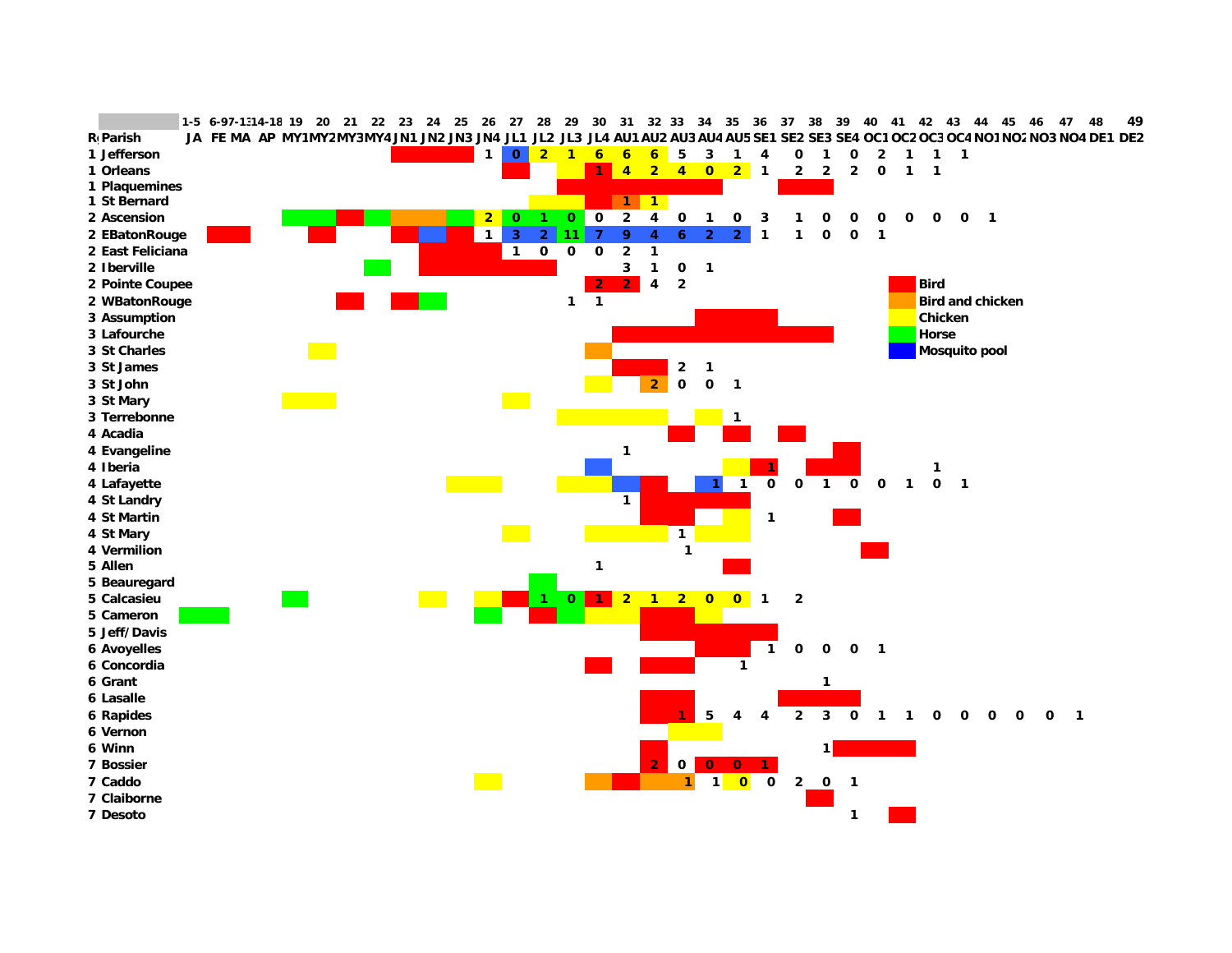

Call (800)256-2748 for information

B# caseS of dead bird positive for West Nile Virus E# Horse caseS of West Nile Virus infection H# Human caseS of West Nile Virus encephalitis XXX Bird testing temporarily suspended since presence of WNV in the parish is well established. Early warning led to issuing alert to population and mosquito control. Continued testing would not provide any more useful information

JA=January, FE=February, MA=March, AP=April, MY=May, JN=June, JL=July, AU=August, SE=September,OC=October, NO=November, DE=December Starting in May, the number following the month is the week: example MY1 is the first week in May

**Anc=Anopheles crucians, Cqp=Coquilletidia perturbans,Cxn=Culex nigripalpus, Cxq=Culex quincquefasciatus,Cxs=Culex salinarius, Psc=Psorophora columbiae**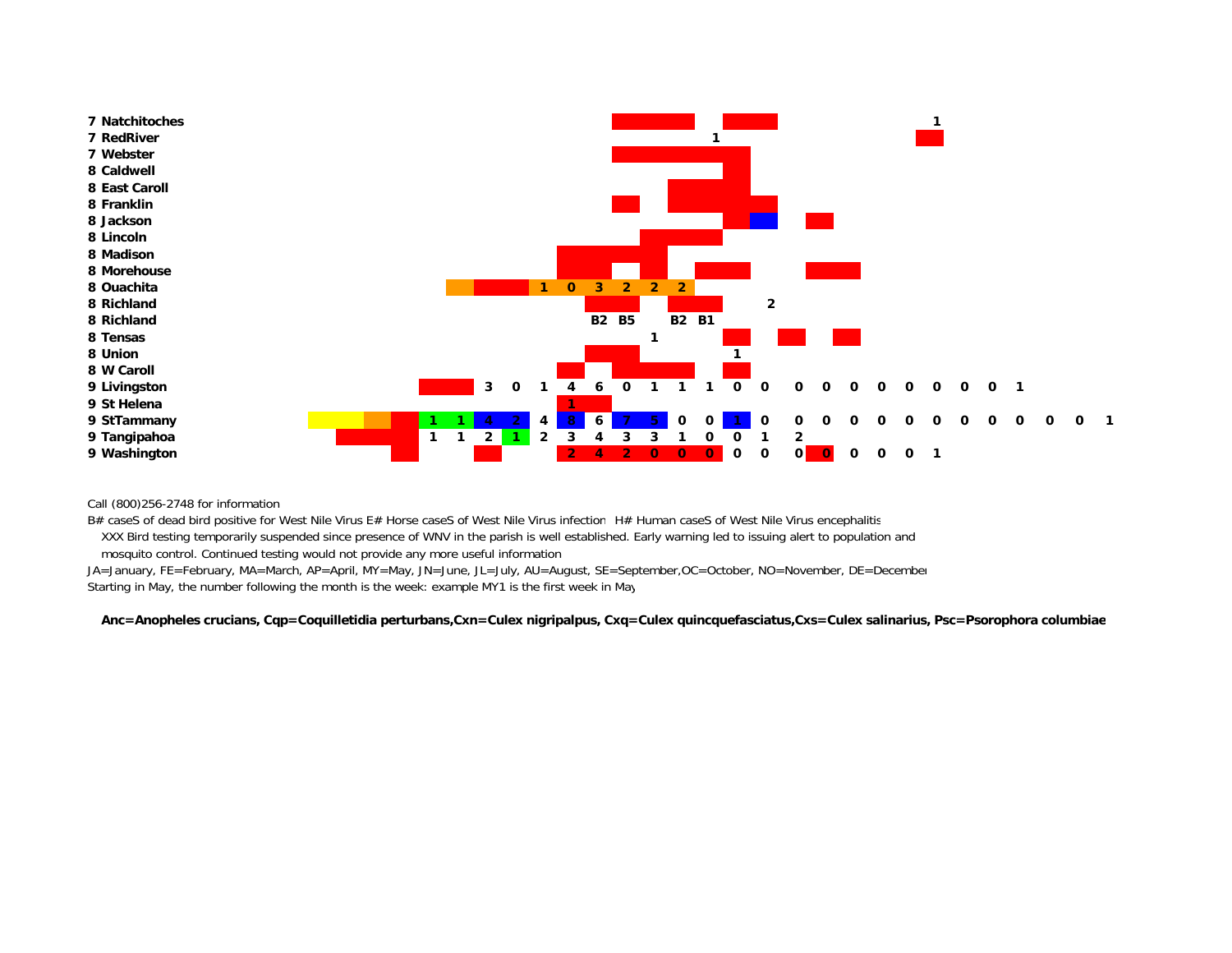| Monday     | Sunday     |                 |
|------------|------------|-----------------|
| 12/31/2001 | 1/6/2002   | JA              |
| 1/7/2002   | 1/13/2002  | JA.             |
| 1/14/2002  | 1/20/2002  | JA              |
| 1/21/2002  | 1/27/2002  | JA              |
| 1/28/2002  | 2/3/2002   | JA              |
| 2/4/2002   | 2/10/2002  | FE              |
| 2/11/2002  | 2/17/2002  | FE              |
| 2/18/2002  | 2/24/2002  | FE              |
| 2/25/2002  | 3/3/2002   | FE              |
| 3/4/2002   | 3/10/2002  | МA              |
| 3/11/2002  | 3/17/2002  | МA              |
| 3/18/2002  | 3/24/2002  | МA              |
| 3/25/2002  | 3/31/2002  | MA              |
| 4/1/2002   | 4/7/2002   | AP              |
| 4/8/2002   | 4/14/2002  | ΑP              |
| 4/15/2002  | 4/21/2002  | AΡ              |
| 4/22/2002  | 4/28/2002  | АP              |
| 4/29/2002  | 5/5/2002   | AΡ              |
| 5/6/2002   | 5/12/2002  | MY1             |
| 5/13/2002  | 5/19/2002  | MY2             |
| 5/20/2002  | 5/26/2002  | MY3             |
| 5/27/2002  | 6/2/2002   | MY4             |
| 6/3/2002   | 6/9/2002   | JN1             |
| 6/10/2002  | 6/16/2002  | JN <sub>2</sub> |
| 6/17/2002  | 6/23/2002  | JN3             |
| 6/24/2002  | 6/30/2002  | JN4             |
| 7/1/2002   | 7/7/2002   | JL1             |
| 7/8/2002   | 7/14/2002  | JL <sub>2</sub> |
| 7/15/2002  | 7/21/2002  | JL3             |
| 7/22/2002  | 7/28/2002  | JL 4            |
| 7/29/2002  | 8/4/2002   | AU1             |
| 8/5/2002   | 8/11/2002  | AU2             |
| 8/12/2002  | 8/18/2002  | AU3             |
| 8/19/2002  | 8/25/2002  | AU4             |
| 8/26/2002  | 9/1/2002   | AU5             |
| 9/2/2002   | 9/8/2002   | SE <sub>1</sub> |
| 9/9/2002   | 9/15/2002  | SE <sub>2</sub> |
| 9/16/2002  | 9/22/2002  | SE <sub>3</sub> |
| 9/23/2002  | 9/29/2002  | SE <sub>4</sub> |
| 9/30/2002  | 10/6/2002  | OC1             |
| 10/7/2002  | 10/13/2002 | OC <sub>2</sub> |
| 10/14/2002 | 10/20/2002 | OC3             |
| 10/21/2002 | 10/27/2002 | OC4             |
| 10/28/2002 | 11/3/2002  | OC <sub>5</sub> |
| 11/4/2002  | 11/10/2002 | NO <sub>1</sub> |
| 11/11/2002 | 11/17/2002 | NO2             |
| 11/18/2002 | 11/24/2002 | NO3             |
| 11/25/2002 | 12/1/2002  | NO <sub>4</sub> |
| 12/2/2002  | 12/8/2002  | DE1             |
| 12/9/2002  | 12/15/2002 | DE <sub>2</sub> |
| 12/16/2002 | 12/22/2002 | DE3             |
| 12/31/2001 | 12/29/2002 | DE4             |
| 1/7/2002   | 1/5/2003   |                 |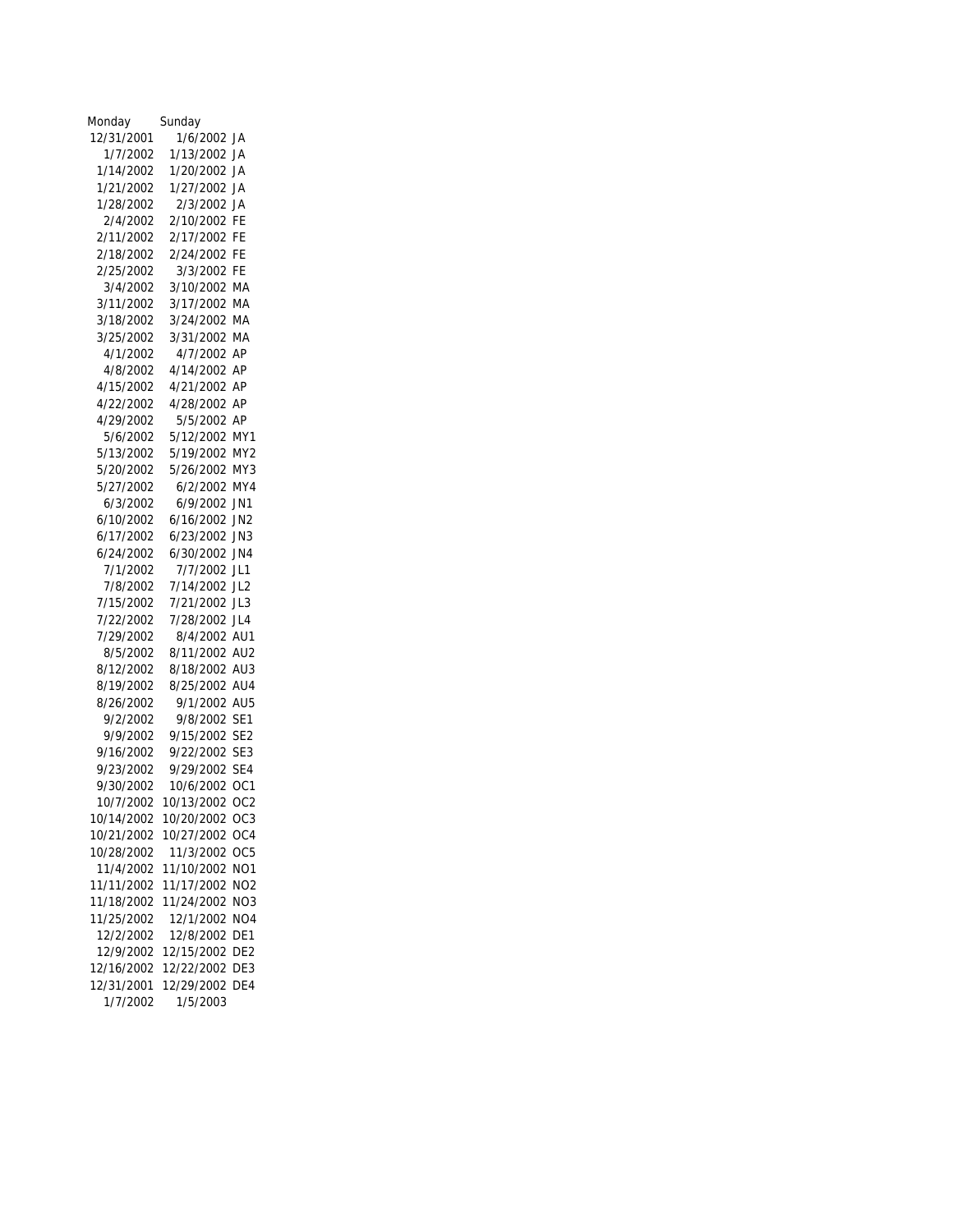|                 | 24  | 25  | 26  | 27  | 28  | 29  | 30  | 31             | 32              | 33  | 34  | 35              | 36              | 37              | 38              | 39  | 40  | 41              |
|-----------------|-----|-----|-----|-----|-----|-----|-----|----------------|-----------------|-----|-----|-----------------|-----------------|-----------------|-----------------|-----|-----|-----------------|
| Parish          | JN2 | JN3 | JN4 | JL1 | JL2 | JL3 | JL4 | AU1            | AU <sub>2</sub> | AU3 | AU4 | AU <sub>5</sub> | SE <sub>1</sub> | SE <sub>2</sub> | SE <sub>3</sub> | SE4 | OC1 | OC <sub>2</sub> |
| Reg9_Nor        | 0   |     |     | 9   | 3   |     |     | 20             | 13              | 9   | 3   |                 |                 |                 |                 |     |     | 0               |
| <b>Reg1_Nev</b> | 0   | 0   | 0   |     | 0   | 2   |     |                | 11              | 9   | 9   | 3               | 3               | 5               | 2               |     |     |                 |
| Reg2_Bat        | 0   | 0   | 0   |     | 3   | 2   | 11  |                | 9               | 4   | 6   | 2               |                 |                 |                 | 0   | 0   |                 |
| Reg2_Oth        | 0   | 0   | 0   | 2   |     |     |     | 3              | 10              | 10  | 2   | 2               | 0               | 4               |                 | 0   | 0   | 0               |
| Reg3&4&         | 0   | 0   | 0   | 0   | 0   | 0   | 0   | 0              | 2               | 4   | 5   | 4               | 3               | 3               |                 |     |     | $\Omega$        |
| Reg5_Lak 0      |     | 0   | 0   | 0   | 0   |     | 0   | $\overline{2}$ | 2               |     | 2   | $\mathbf{o}$    | 0               |                 |                 | 0   | 0   | $\Omega$        |
| Reg6_Ale        | - 0 | 0   | 0   | 0   | 0   | 0   | 0   | 0              | 0               | 0   | 1   | 5.              | 5.              | 5               | 2               | 5   | O   |                 |
| Reg8_Out        | 0   | 0   | 0   | 0   |     | 0   | 3   | 2              | 3               | 2   |     | 0               | $\overline{2}$  | 0               | 0               | 0   | 0   | 0               |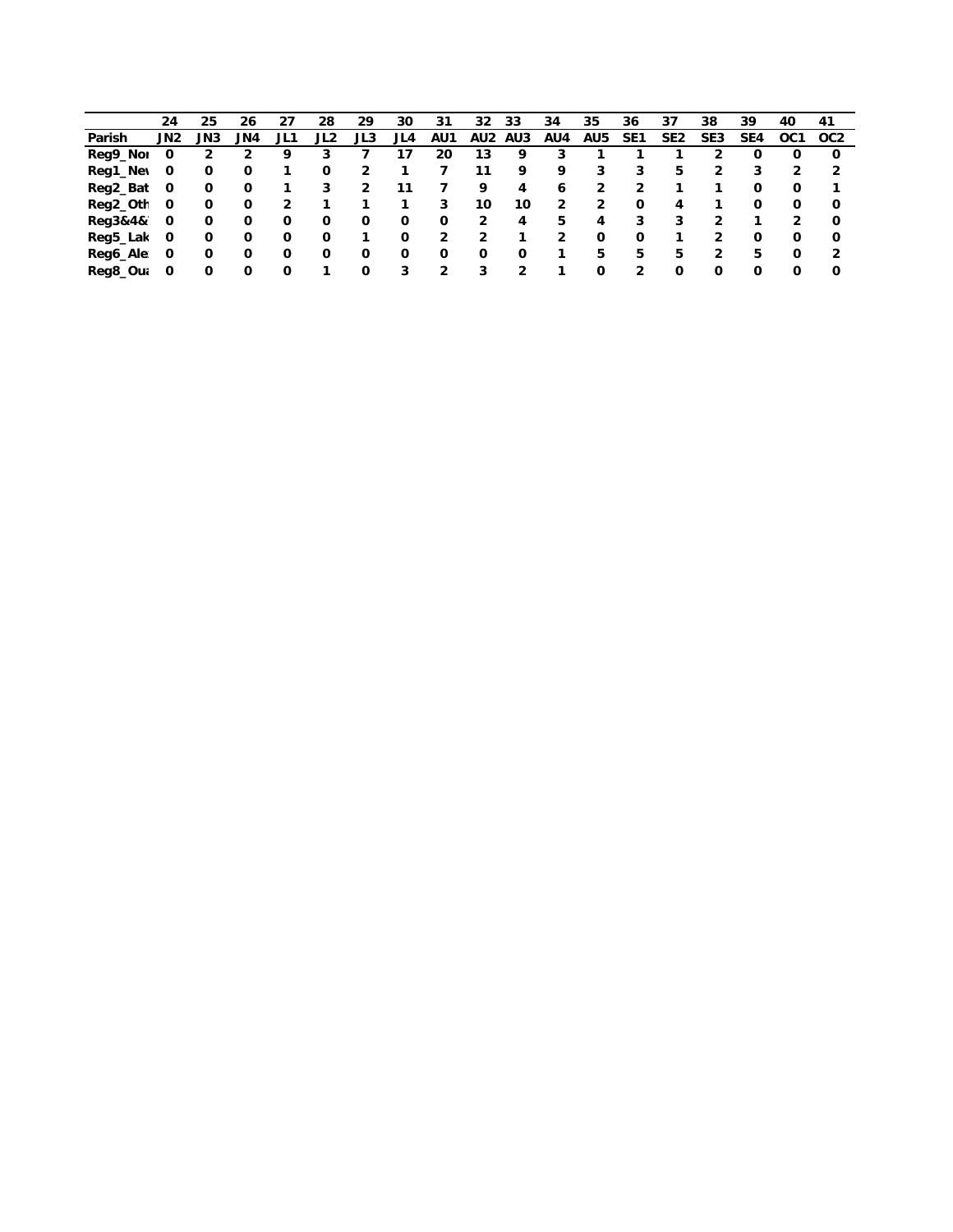| 42              | 43           | 44              | 45 | 46             | 47  | 48              | 49              |   |
|-----------------|--------------|-----------------|----|----------------|-----|-----------------|-----------------|---|
| OC <sub>3</sub> | OC4          | NO <sub>1</sub> |    | <b>NO2 NO3</b> | NO4 | DE <sub>1</sub> | DE <sub>2</sub> |   |
| 0               | 1            | 0               |    | 0              | 0   | 0               |                 | Ω |
| 2               | 2            | 1               | 0  | 0              | 0   | 0               | 0               | Ω |
| 0               | 0            | 0               | 0  | 0              | 0   | 0               | 0               | 0 |
| 0               | 0            | 0               | 1  | 0              | 0   | 0               | 0               | 0 |
|                 | $\mathbf{2}$ | 1               | 0  | 0              | 0   | 0               | 0               | 0 |
| 0               | 0            | 0               | 0  | 0              | 0   | 0               | 0               | 0 |
| 1               | 0            | 0               | 0  | 0              | 0   | 1               | 0               | 0 |
|                 | O            | 0               | 0  | 0              | Ω   | Ω               | 0               | Ω |